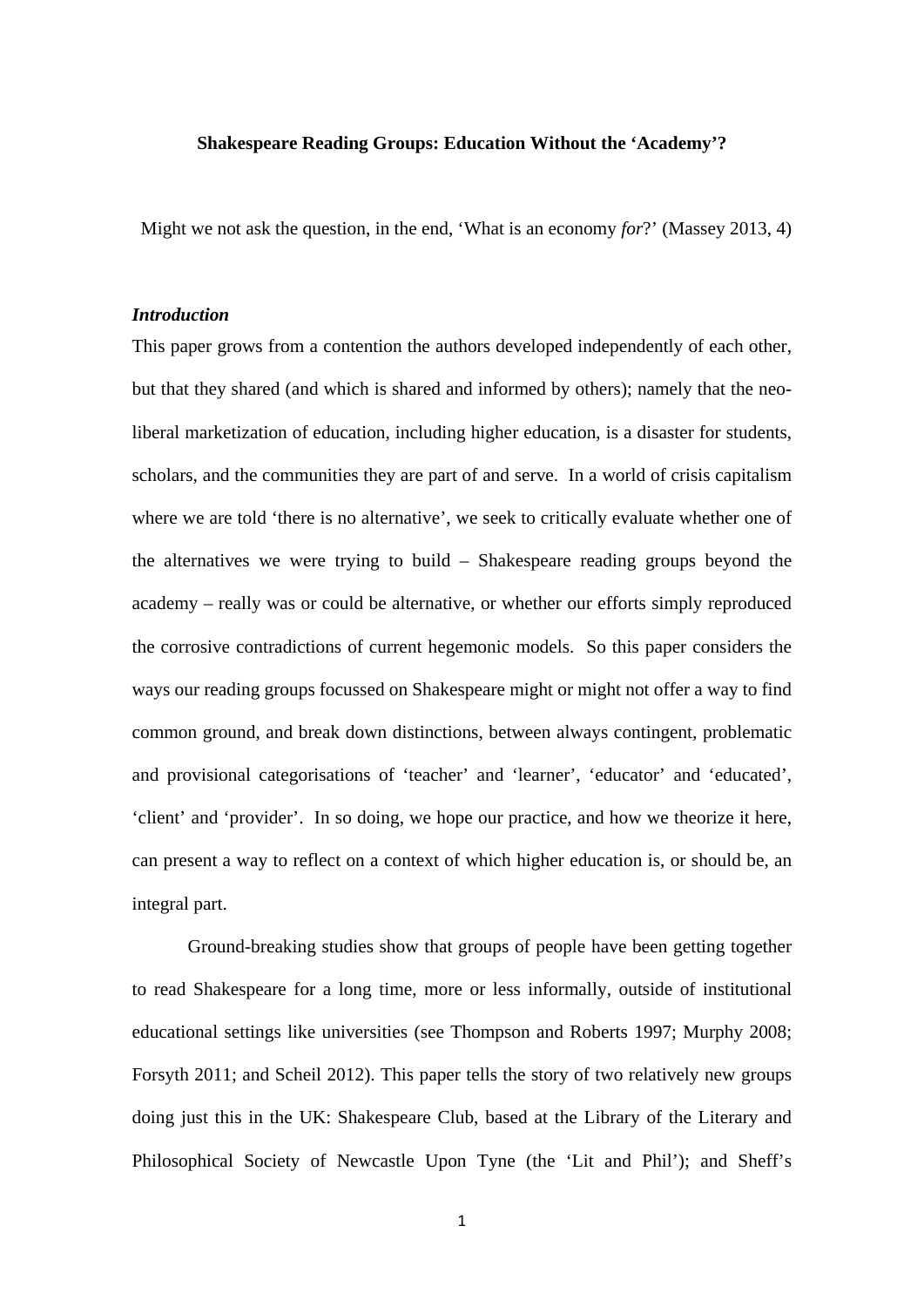Shakespeare, who meet at a local café in Sheffield city centre. We consider these two reading groups together and apart, and explore their significance in relation to current social, cultural and educational contexts: these include the UK's Research Excellence Framework (REF) and its attendant 'impact' agenda; the spread of entrepreneurialism, instrumentalism and marketization in UK higher education (HE); and the UK Government's 2015 Green Paper on higher education. As workers in UK higher education, and as Shakespeareans, we want to ask: given these contexts, is it possible or desirable to do Shakespeare without the academy, that is, both beyond it and without it? Asking this question using our experiences of Shakespeare Club and Sheff's Shakespeare can give us the opportunity to *re*think what we do in higher education and why we do it.

Part of this rethinking involves reflecting on the locations where we do our work. Sheffield (in South Yorkshire) and Newcastle upon Tyne (in the North East of England) are some 130-miles apart, yet are very similar post-industrial cities, with all the challenges and opportunities that description implies. In terms of population, with just over half a million inhabitants, Sheffield is twice the size of Newcastle, but with Sheffield being close to other Northern English cities such as Leeds and Derby, and the nearest conurbations to Newcastle being around Edinburgh and in West Yorkshire, Newcastle has a comparable sphere of influence and 'threshold population'. Both cities were built on the back of people working in key manufacturing or heavy industries (crudely put, steel and coal in Sheffield, ships and coal in Newcastle). When the writer Edward Carpenter observed the dire environmental and social impacts of industrialisation on the people of Sheffield in the late 1800s, he responded in terms that prefigure the epigraph that commenced this paper: " – all for what? To make a few people rich!" (cited in Morley 200). Such "staple industries", however, "suffered more severely …from loss of world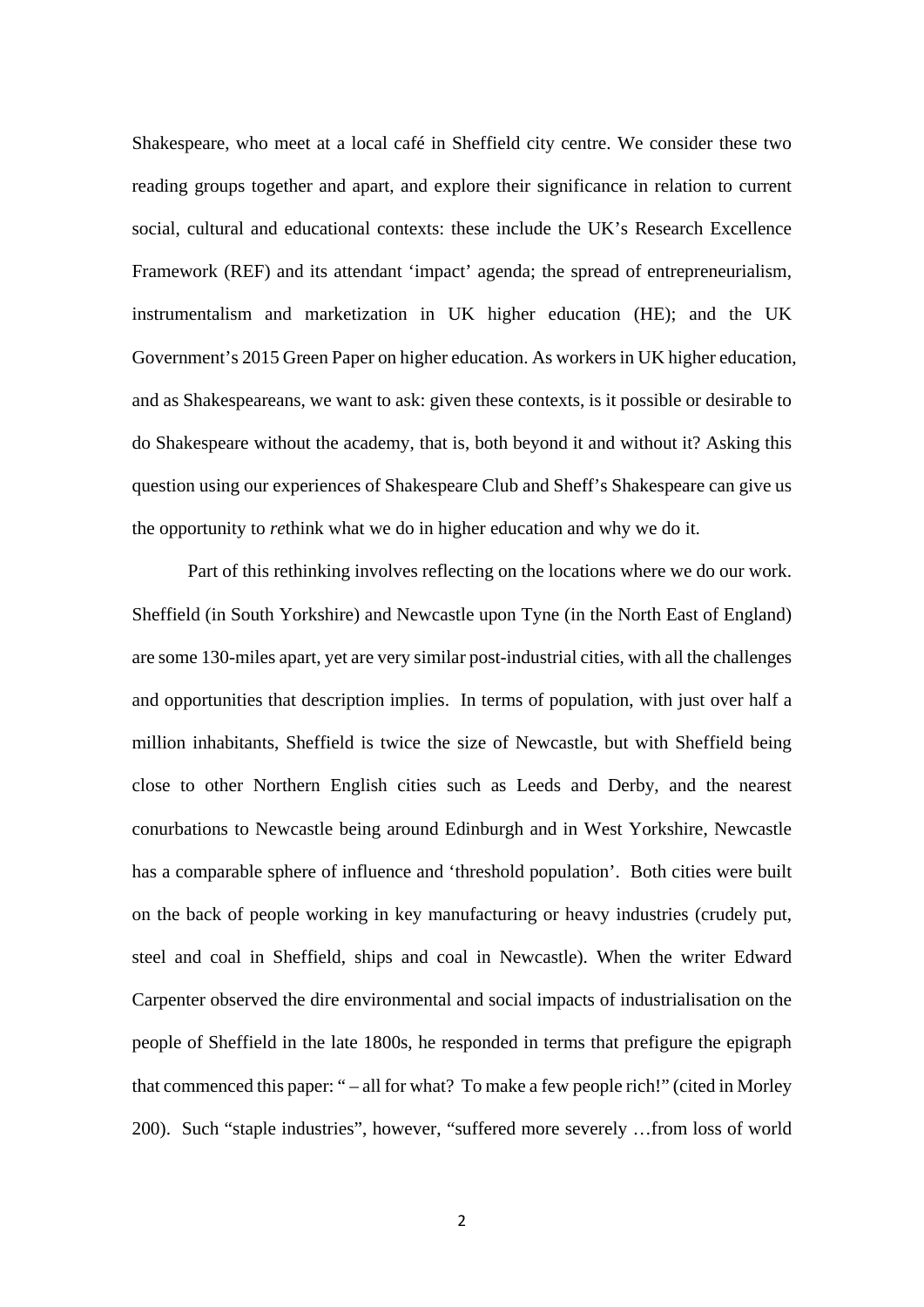markets and weak domestic demand", especially after "the oil crisis of 1973 and…the election of Margaret Thatcher's free market Conservative government in 1979" (Russell, 27, 29). Despite comparable attempts at urban regeneration through 'heritage' tourism and cultural developments in the 1990s and 2000s, parts of both cities continue to suffer levels of unemployment and deprivation significantly higher than the national average. Nonetheless, as Carpenter's comments intimate, and whatever their inhabitants have endured, both cities were and are part of a greater North that was "a forcing ground of radical working-class political culture" (Russell 23), and so sustain an often unionised sense of civic pride. This means that despite – or perhaps because of – what both cities have endured, they have, for the large part, a cohesive sense of identity. There are perhaps other material reasons for this. As of 2011, in the North East of England around 21% of the population were in the poorest fifth of the population by income, while around 14% were in the richest fifth; in Yorkshire and Humberside the figures were almost exactly the same. This means that most people in both areas (around 65%) are in the middle threefifths; in turn, this means the gap between the richest and the poorest in these areas is amongst the smallest for any regions in England (see Poverty.org).

Indeed, when their common history is linked to the fact that both cities have two universities (one, in each, a former polytechnic), we can see that both Sheffield and Newcastle combine highly-skilled working populations *and* those without or with lowpaid work, in a context founded on a culture of political association and education, and on the local institutions of civil societies and municipal life. In both cities, then, we felt there was a demand for, and some infrastructure to support, the kinds of inclusive and informal community activities we were attempting in our reading groups.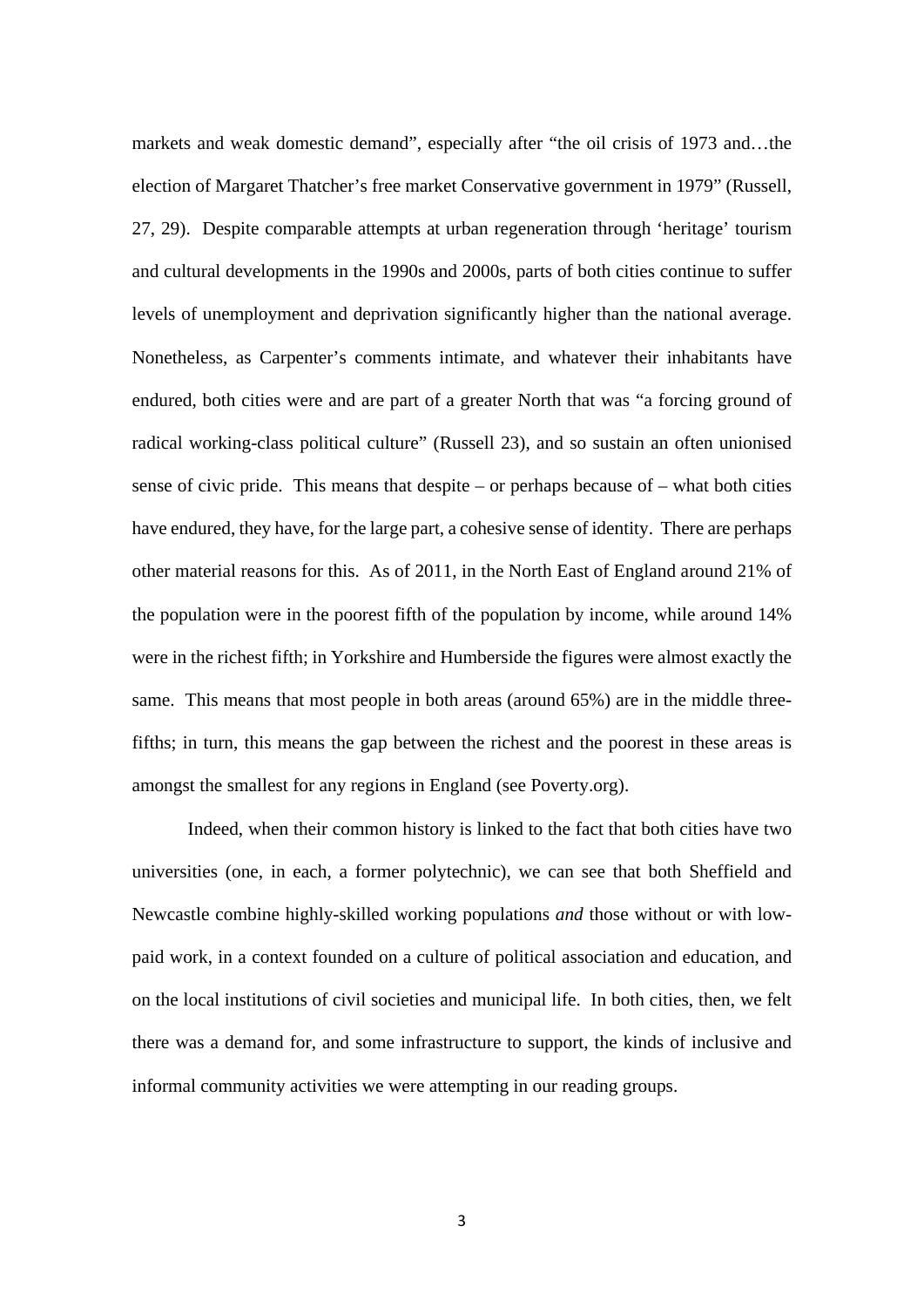Shakespeare Club – convened by  $-$  began on 2 October 2014, while Sheff's Shakespeare's first session – organised by  $\blacksquare$  – was on 22 May 2014. Both groups were set up independently of each other, but have adopted similar approaches. The aim was for members of the self-selecting public to meet for an hour each month at a free session to discuss Shakespeare's plays in an informal, inclusive and friendly way. For the Newcastle group this followed the order set out in the 1623 Folio, while Sheff's Shakespeare followed a consensus chronology, both approaches being no more or less valid or arbitrary than any other. There would be no lectures, and no leader, just the convenor as chair, fielding the discussions. There would be no obligation to come every month, and participants could drop in and out of sessions on plays they wanted to know more about. Both groups offer spaces, therefore, in which to juxtapose or integrate academic assumptions about Shakespeare with non-academic, public understandings of his work, in order to unsettle the distinctions upon which these kinds of separations are made. In part, this was what initially motivated us to set up our reading groups, independently but at more or less the same time.

Unlike our work in universities, at the Shakespeare reading sessions, there are no learning outcomes, module guides, or assessments, and no-one pays to come and hear the convenor lecture or present. But thinking about the differences (and similarities) between reading within and beyond the 'academy' can challenge what we think these signifiers of modern university work are for. In turn, this challenge helps us think about what has happened to universities as pedagogic spaces, and what may happen in the future, as universities implement policy proposals such as those contained in the UK government's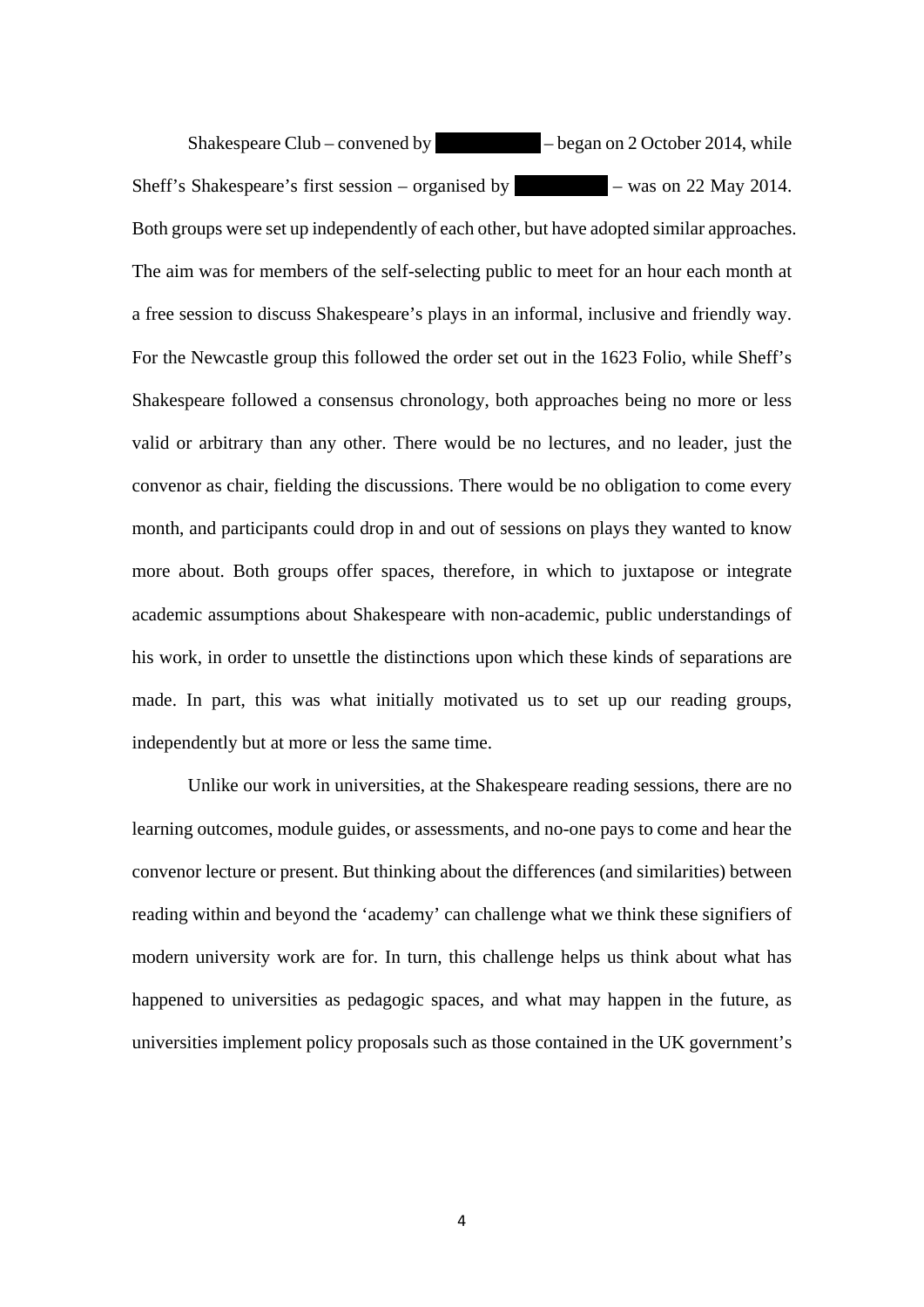# 2015 Green Paper on Higher Education *Fulfilling our Potential: Teaching Excellence, Social Mobility and Student Choice*. [1](#page-4-0)

As we operate both within and beyond the 'academy', we are able to ask: do Shakespeare Club and Sheff's Shakespeare offer a potential context for academics and the public to learn from each other as Shakespeareans, a context resistant and extrinsic to the market, industry or institutional 'Key Performance Indicators', "the language of instrumentality," (Brooks 5) and the UK's Research Excellence Framework? This question is all the more important because teaching and learning about Shakespeare is one of the places where these factors and forces come to bear: as Sarah Olive observes, since at least the Thatcher era in the UK "Shakespeare has become inextricably linked with...instrumental values" (24). Asking such questions could be conceived as offering some of the "further articulation" demanded by Denise Albanese with regard to "Shakespeare as a public object – extramural Shakespeare" (3). Whether our reading groups, and our discussions of them, meet Albanese's challenge for us to find "new uses for Shakespeare in public" (142) is not for us to say. But as Albanese notes, discussing Shakespeare 'beyond the academy' necessarily involves reflecting on what happens within universities: "every concern with extramural Shakespeare must also constitute an indirect argument about Shakespeare in the academy" (4). This being so, perhaps contexts like Shakespeare Club and Sheff's Shakespeare represent a version of the kind of approach to Shakespeare recently recollected (and aspired to) by Marjorie Garber, which she describes as ""Big Shakespeare" or "Town Meeting Shakespeare"", that is, when

<u>.</u>

<span id="page-4-0"></span><sup>&</sup>lt;sup>1</sup> Following consultation this became a 'White Paper' in 2016, which went on to form UK government policy and legislation. Whatever amendments occurred to the Green Paper during Parliamentary processes, it thus represented the government's aspirations or ideals for what they would like that policy to do at that time.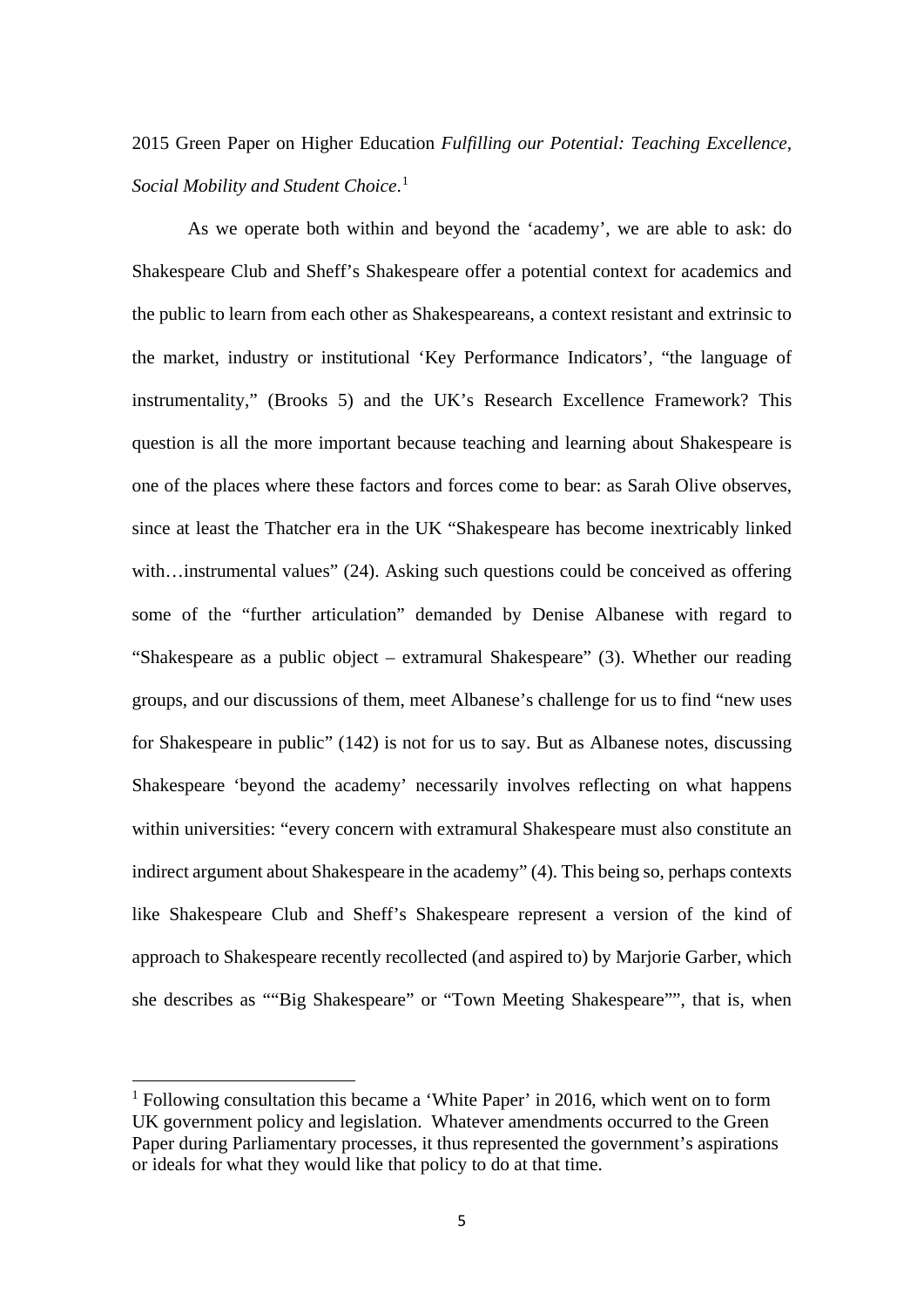people "experience together…an exhilarating and provocative collective hour of Shakespeare" (51).

We might compare Garber's insight with Paul Yachnin's suggestion that students and teachers alike have much to learn from Shakespeare's "practice of translating and mobilizing bookish knowledge on a large scale". However, for Yachnin, it is clear that "books made within the world of the university don't travel well outside that world." To counter this, Yachnin calls for something we would endorse, and public Shakespeare reading sessions might bring about; that is, the "strategic de-institutionalization of the university, the fashioning of multiple windows and doors in the outer shell of the academy"  $(1-6).$ 

However, adopting such strategies raises further questions. Has the language of neoliberalism so infected pedagogy, including Shakespearean pedagogy, that contexts like Shakespeare Club and Sheff's Shakespeare are inevitably, hopelessly, dependent on and compromised by the ideological and material conditions of higher education in the UK? These conditions include the 'impact agenda': the Higher Education Funding Council for England demands academics show how their work has had "an effect on, change to or benefit to the economy, society, culture, public policy or services, health, the environment, or quality of life, beyond academia" (HEFCE). Can we work in and with the world without merely complying with such requirements?

In exploring the issues and challenges brought into being by looking at Shakespeare within and beyond the academy, we are not at all trying to romanticise or idealise groups like Shakespeare Club. Members – including ourselves – may not experience it as a resistant space, extrinsic to institutional drivers; if anything, it is perhaps facilitated by our authority as academics. Nor should we seek to assume or reinforce false,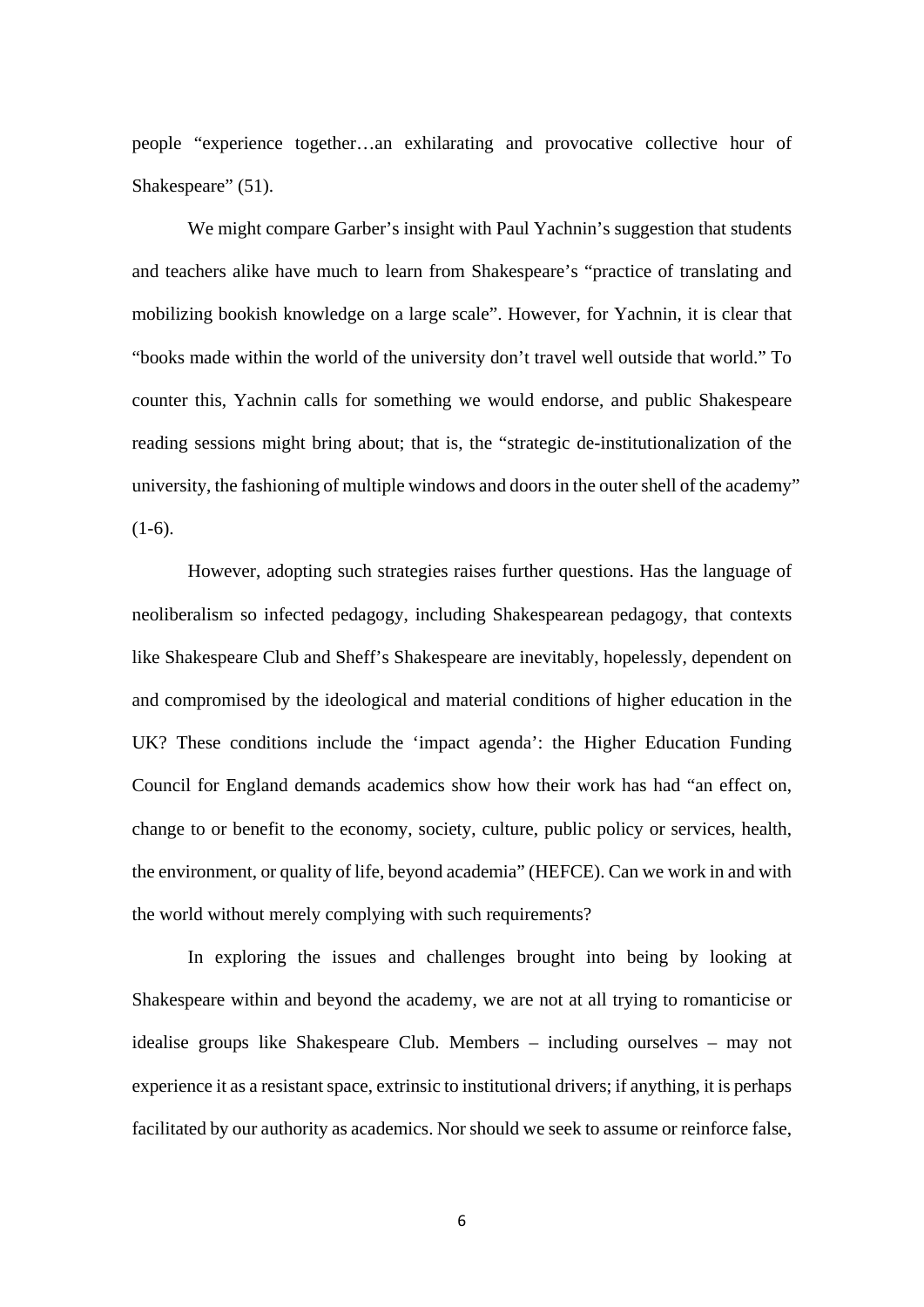disingenuous and dangerous oppositions between the 'academic' and 'non-academic', or between teaching and social or political action. As Frank Lentricchia observed: "That inside/outside distinction is killing us" (7). Lentricchia wrote this in the early 1980s. Do his words ring even more true now? We can begin to explore answers to that question, and those outlined above, by considering how the two clubs function.

#### *Within Shakespeare Club*

I began Shakespeare Club in Newcastle with 16 people and *The Tempest*. The way we approached that play in that first session is comparable to what we have done with others since, though later sessions have differed. It is worth considering what and how we discussed then, to appreciate how the character of the sessions has evolved since.

That first session began with lots of questions about the play from participants; this is understandable given that everyone was finding their feet. How would the opening scene play with Shakespeare's audience? How familiar would the audience have been with the realities of the sea? Though these questions were not explicitly directed at me, as chair or facilitator, eyes did turn to me to answer them – or perhaps I felt a responsibility to answer them, perhaps reflecting a perception – my own and others' – of a residual authority based on my role within the academy. But after these initial considerations, people found their confidence and the questions changed, from factfinding to interpretative and evaluative. My notes taken at the time indicate that all members were animated by the implications about class conflict they saw as self-evident in the exchanges between the Boatswain and the aristocrats. Yet one member wondered what happened to this kind of gritty, conflicted "reality" in the play, and the reality of the hardships of seafaring, after that first scene. Whatever the risks posed to Ferdinand, or by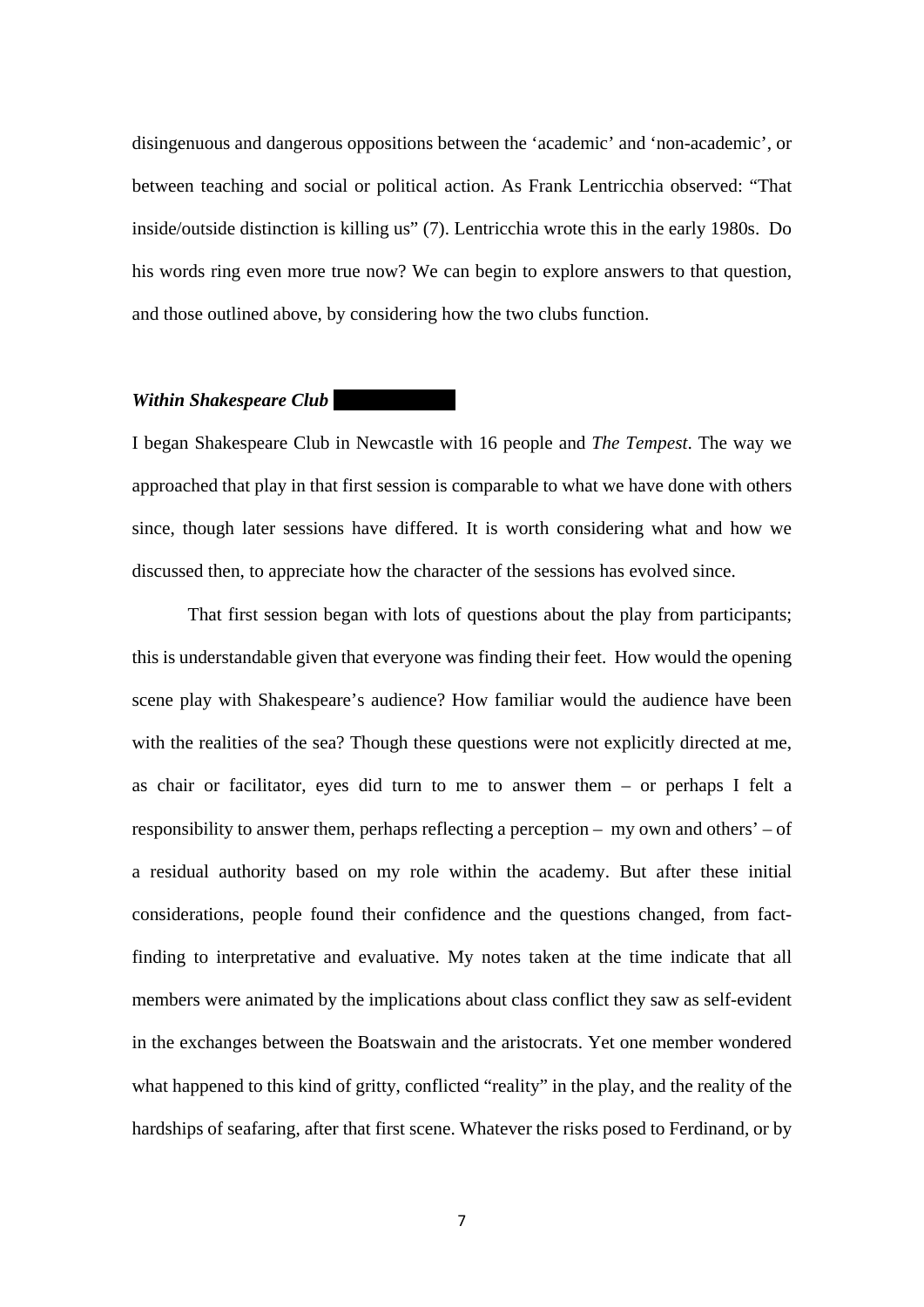Caliban, Trinculo and Stephano, an audience would have seen "the rest of the play" as "safe:" under Prospero's aegis there would be no real "danger," or "drama" (or "plot," as one person complained). As discussion progressed I reacted to this and tried to re-inject some "danger," asking a provocative question of my own: was the powerful Prospero keeping Caliban close as a warning to himself not to commit incest with Miranda? After a short silence, half the room was intrigued, but half was unconvinced, not to say downright sceptical.We also focused on Gonzalo's speech about his perfect commonwealth (in 2.1), and the silence that resounds after it. We ended with the ending, and a discussion based on another fact-finding question from a member, but one, again, that licensed interpretation: how common were epilogues in the period? This prompted another: were epilogues a bridge to "reality" offstage, or a form of "closure" making safe whatever challenges might have been evident onstage? One member suggested that the play's last word – 'free' – resisted closure and resolution.

This brief account suggests where our discussions did (or did not) accord with what has become orthodox academic criticism on the play, regarding issues of power, sexuality, social conflict, ideological 'containment' and so on. There was no unbridgeable gulf between those concerns and the concerns of members, but, equally, some topics engaged more than others, and members needed some pertinent questions addressing before they were confident to embark on their own analyses.

We have now gone through the comedies, and moved onto the histories. These sessions started as most of the sessions since *The Tempest* have started: I say a few words about probable dates of composition, first performance, and chronology, mention what scholars think is the distribution of lines (that is, who speaks most or least), and invite anyone who has seen it or performed in it to share their experiences. When we met to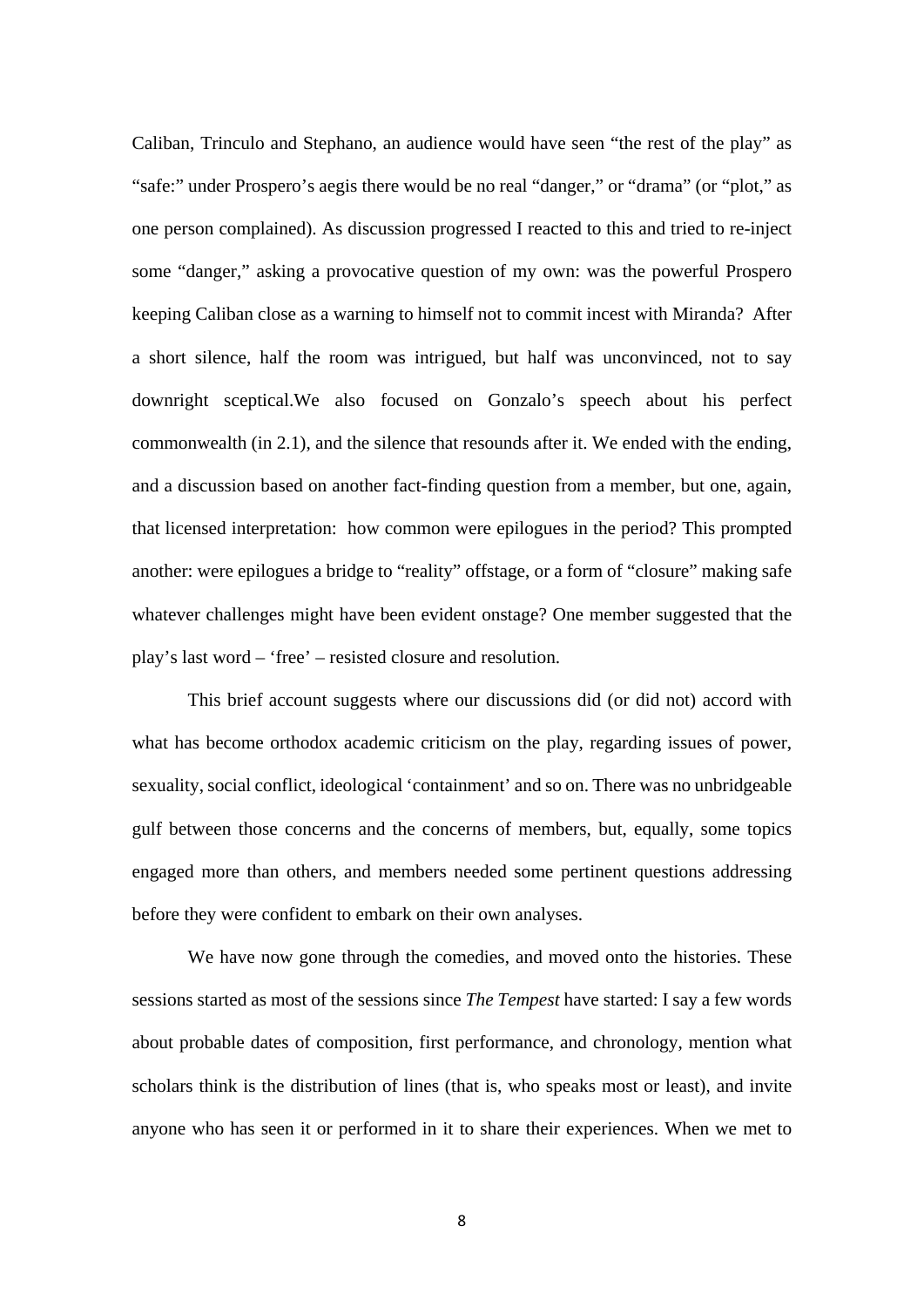discuss *King John* (in March 2016), I brought in a review of the Royal Shakespeare Company (RSC) production from 2012 (Billington), and I prefaced discussions with a choice fact cribbed from an edition of the *Complete Works*: in 1811 Jane Austen chose to see it instead of *Hamlet*, because Sarah Siddons was playing Constance (Bate and Rasmussen 768). This was my cack-handed way of trying to stimulate enthusiasm for what I thought would be an unpopular play. I need not have bothered: everyone loved it. During the course of the discussion, members laughed at the "bombast and bathos" of the nobles' speeches, and all returned to the humour of the "calf's-skin" scene (3.1.). Some cast Austria as "camp," and one member offered a close analysis of some particularly knotty lines in 3.1. We debated the presentation of Englishness, and the role of the citizens, for whom all had great sympathy. Women's voices were also in focus, with one participant making a connection to Ford and Page in *Merry Wives* (which we discussed in December 2014), observing what they saw as the "maternal power" embodied in characters like Elinor and Constance. Members also asserted that words like "Right" and matters of legitimacy seemed to be "used more in this play than in any other." One member arrived very late having got the time wrong and then offered a brilliant observation about the use of hendiadys and repetition in the play, as if the play is showing us that no-one is absolutely sure what they are doing so need to do it twice or more. I followed up the session by sharing via email a weblink to a video of a performance, sent to me by a member.

In April 2016, covering *Richard II*, some of the themes from our *King John* discussions carried over. The member previously interested in repetition developed that theme, and articulated their sense of the circularity of the play, a circularity that meant that, despite regime change, the status quo of a social order that exploited and did not give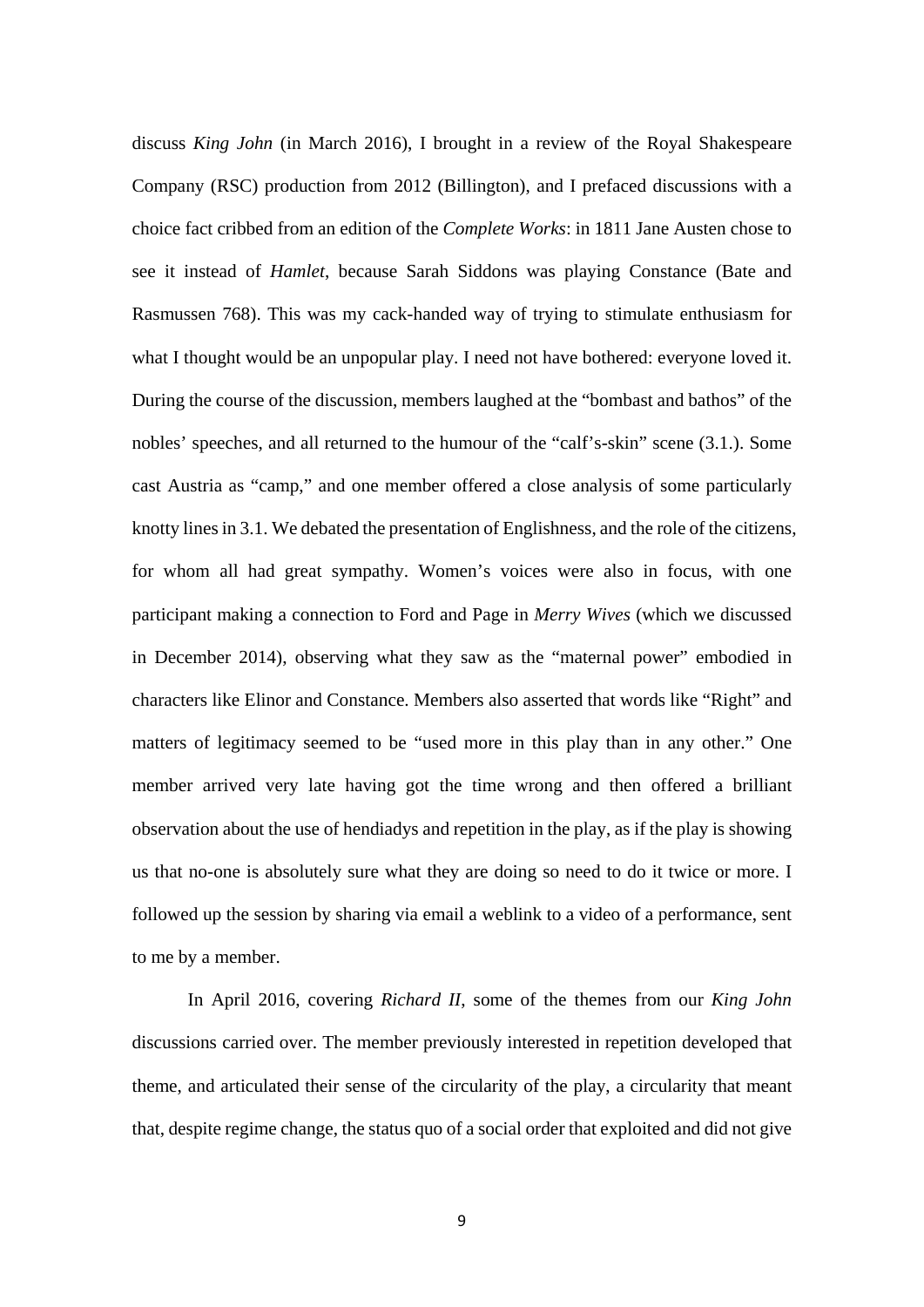voice to the people was sustained. This related to others' observations about the similarities between Henry and Richard ("actor following actor"), and thoughts about the motivation and consistency of both main characters. In turn, one member recognised how "dangerous" a play like this could have been in the period, pointing to the Essex circle's use of it, and the contexts of Irish rebellion and an ageing Queen. This informed a long discussion about the "febrile" Richard's perceived weaknesses (was Henry any better?), which developed into comments on the play's fluidity, both in terms of characterisation and its repeated sea imagery, and in Henry's arrival in Ravenspurgh.

Hopefully, this indicates how the Club has taken on a life of its own, and I am merely a happy conduit for information. I might ask the odd question, and I chip into discussions, but people are mostly content to bounce amenably off each other, or ask their own questions (not, now, of me, but of the group). I am also delighted to report that, as they do, people bring much of themselves to the sessions. In other words, members understand Shakespeare and their own lives through interacting with each other, and through the interactions of Shakespeare and their lives: a teacher spoke about the challenges of covering *The Taming of the Shrew* (October 2015) with girls in school; a Canadian member discussed how and why *The Merchant of Venice* (July 2015) was banned when she was a student; a member whose mother had just died commented poignantly on Aemilia's maternal role in *The Comedy of Errors* (March 2015).

Because there are sometimes sensitive aspects to certain topics, I have to chair a little more carefully when these come up. Equally, on occasions I have to chair more firmly where arguments become heated. One regular member would introduce their personal observations about a play with terms that made them seem universally appreciated ("We feel…We think…"), and had a tendency to denigrate female characters.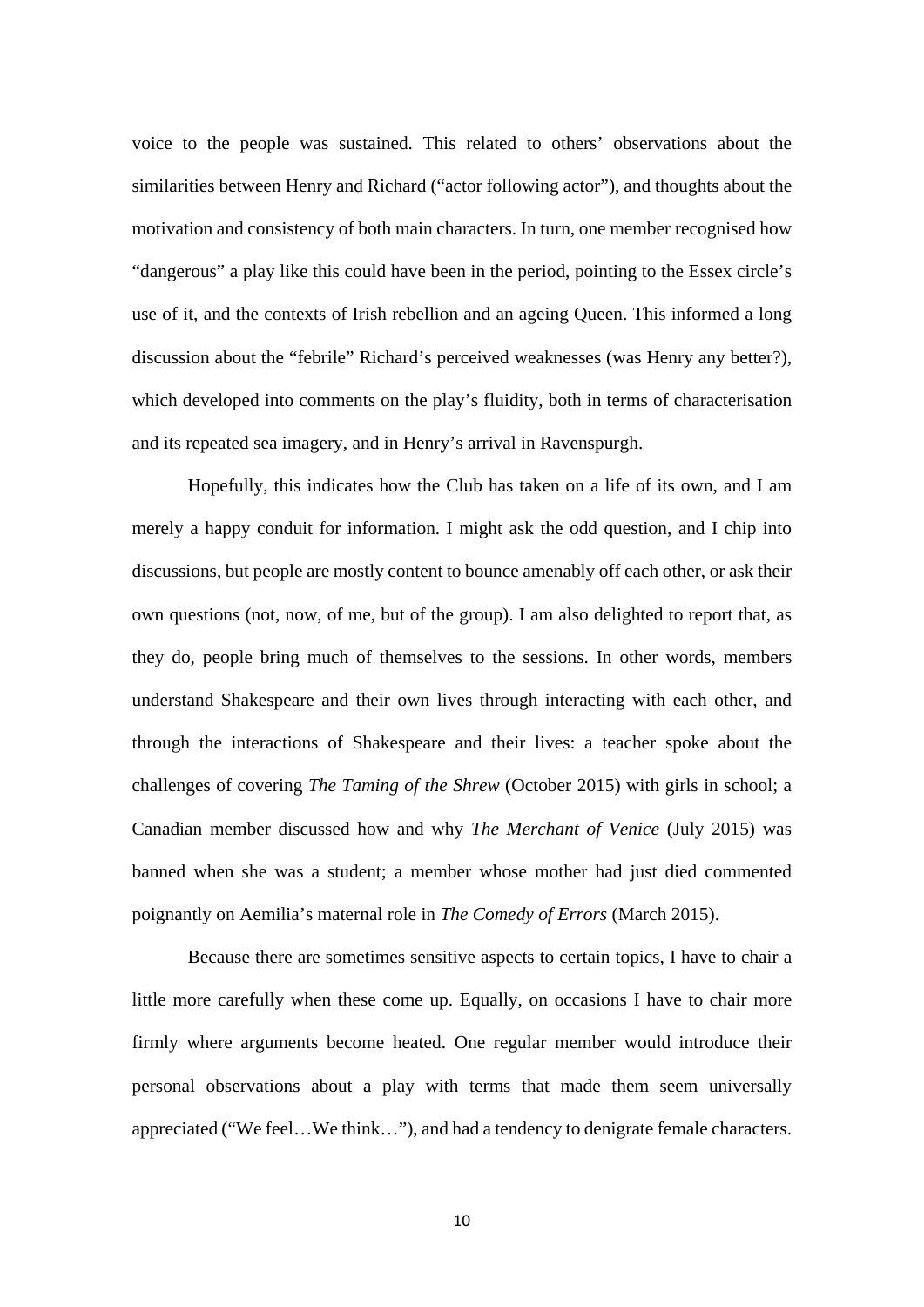For better or worse, he has stopped coming. And despite my hopes (if not claims) that people use the Club as a way to connect Shakespeare to the realities of their lives, when we discussed John of Gaunt's speech from *Richard II*, I felt we were getting into potentially divisive territory. We all noted how the lines of that speech still have power now, not least because of the way Gaunt repeats "now." But after the lines "That England, that was wont to conquer others, / Hath made a shameful conquest of itself" (2.1), and mindful as we all were at that time of the build-up to the 2016 EU Referendum, one member suggested that this was "like us with Europe now." I could not work out if this meant some of British society's obsessions with what are seen as bad aspects of Europe meant we had lost sight of who 'we' were, or whether 'we' were in a post-Imperial decline exacerbated by Europe. Discussion moved on quickly, but later I reflected that I needed to be braver and have more faith in the members and not shy away from discussing contentious topics – that is what the shared space of Shakespeare might allow. I describe these discussions not to validate members' ideas – they don't need it – or detail my extramural pedagogy here – which is hands-off, to say the least. I am also conscious that such accounts do not do justice to all the contributions. But I am trying to show how the Club sees people developing individual interests collectively, without much steer from someone like me, invested as I am with the supposed authority of academia.

## *Amongst Sheff's Shakespeare Readers*

As convenor of Sheff's Shakespeare, I felt initially responsible for meeting participants' needs for background information about the plays. I produced handouts to summarise plots and give historical context. However, though a number of the members found these materials useful, the start of each session felt too much like a seminar, so I limited the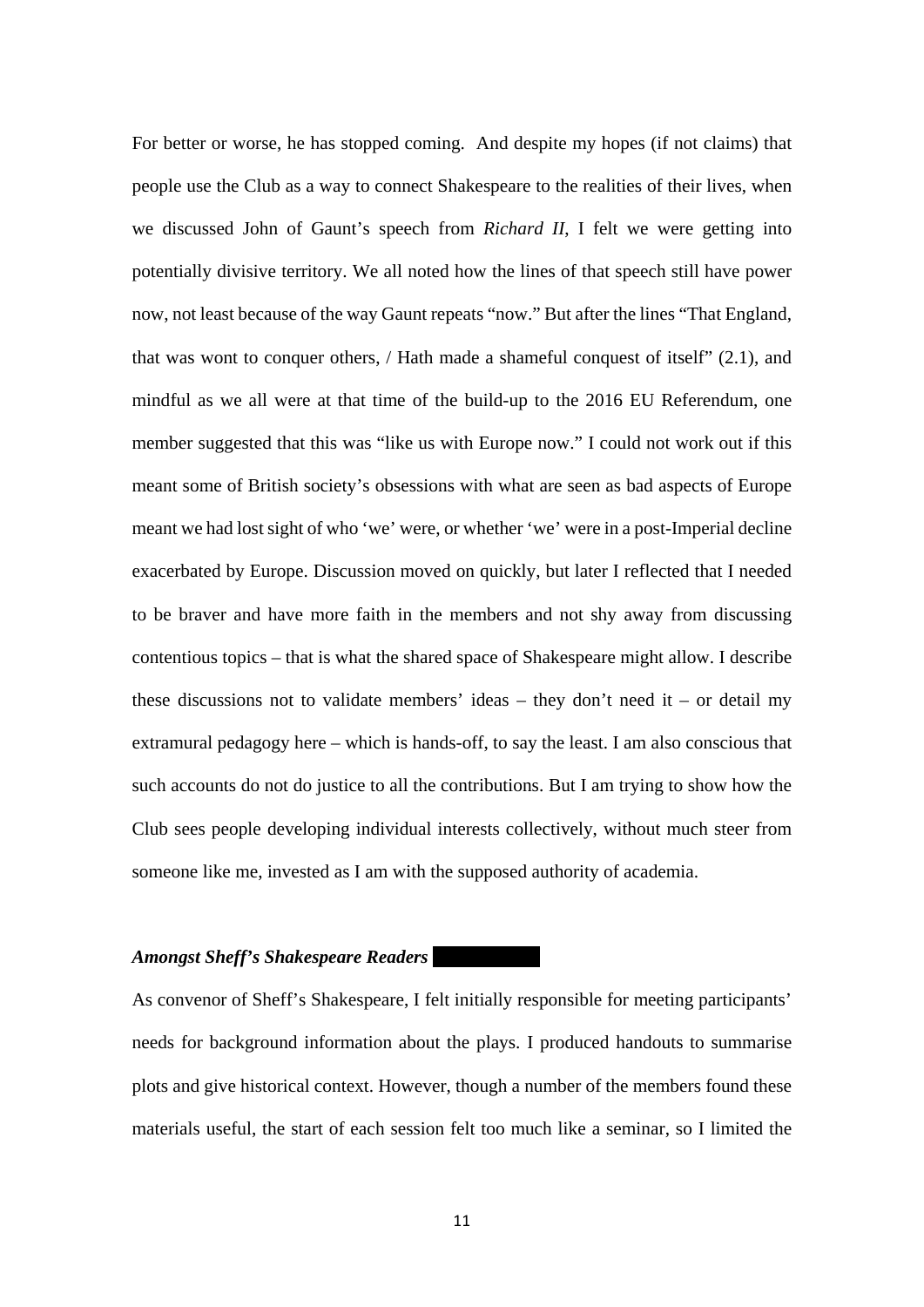material supplied. More importantly, it quickly became clear that the group did not need such material, as once we had established acquaintance it transpired that all members of the group had knowledge which they were able to share. Now, members regularly send me links to various performances of, information about or reviews on the play and on Shakespeare in general, which I disseminate to all members.

Thus, within about five months of inaugurating the group it began to develop its own dynamic, and my role changed accordingly. I became the person who ensured that the sessions took place every week at the appointed time, that members were kept informed and that sessions ran smoothly. I now have more of a hybrid role, being at once the organiser; a key group member; an enthusiastic reader-performer; and the ultimate arbiter as to how much time is spent reading or discussing. Even here, though, the distinction is not fixed but fluid, since any member can suggest we return to reading the play at any time, and the decision is often more of a tacit consensus than the convenor's own.

It can be seen from this description that the idea that we 'do' Shakespeare was very quickly superseded by a belief that the group makes use of Shakespeare for its own ends. The sessions are partly a social event, many of us having a meal or drinks while the reading takes place; partly a spontaneous performance, with almost all members playing roles in a more or less actor-like way; and partly a therapeutic experience, where people find something healing and awakening about such activities. Of course, we also discuss many aspects of the plays, the period and the author's life. Equally, members frequently refer to productions they have seen, and what the Shakespeare experience was like for them at school (or, for teachers and ex-teachers, how they engage children and young people in it), and we all enjoy such contributions. Nevertheless, there is something which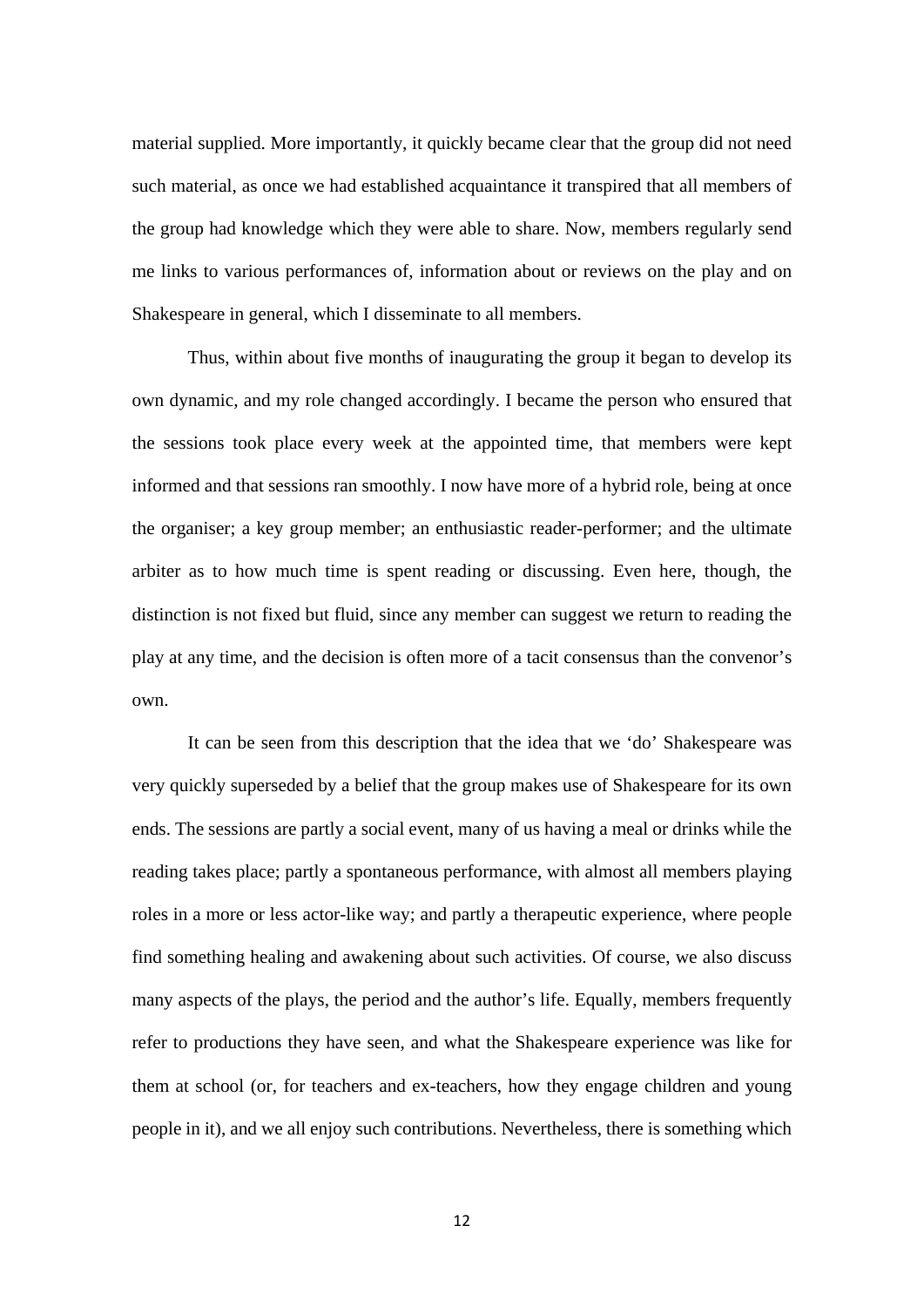binds the group together and motivates members, which means that, in a very real sense, the group has taken on a life of its own, and my role shifts seamlessly between group member and group leader.

Such circumstances are not entirely without risk. At one stage we had an unfortunate situation where an individual member began insulting others via email. As the convenor, I tightened up procedures, including sending emails using 'bcc' and drawing up an agreed set of ground rules which I now pass on to all new group members. I also had to deal with the process of ejecting this individual from the group without inflaming the situation further. There is always the chance that emotions can get the better of people in intense group activities, or that an individual might undermine the group through inappropriate behaviour. Sometimes differences of opinion can go beyond lively debate and become personal. Clearly, the convenor can never be entirely neutral and detached. Though I aim to be open-minded and tolerant of a range of opinions, and seek to encourage this among group members, any approach to running a group of this kind will be more attractive to some people than others.

Individuals have a range of ways of relating to the group, but my interventions and suggestions sometimes animate individuals who may not otherwise have the confidence to speak up. For instance, when we read *Julius Caesar*, a relatively new member, who had not heard of the play before, picked up on a suggestion I made concerning the kinds of manipulative verbal techniques the Roman politicians are shown to use in the play, and drew some persuasive parallels with modern day political debate. This sparked a lively group discussion and served to implicitly confirm the member's arrival in the group, as a key participant. Many 'breakthrough' moments and shared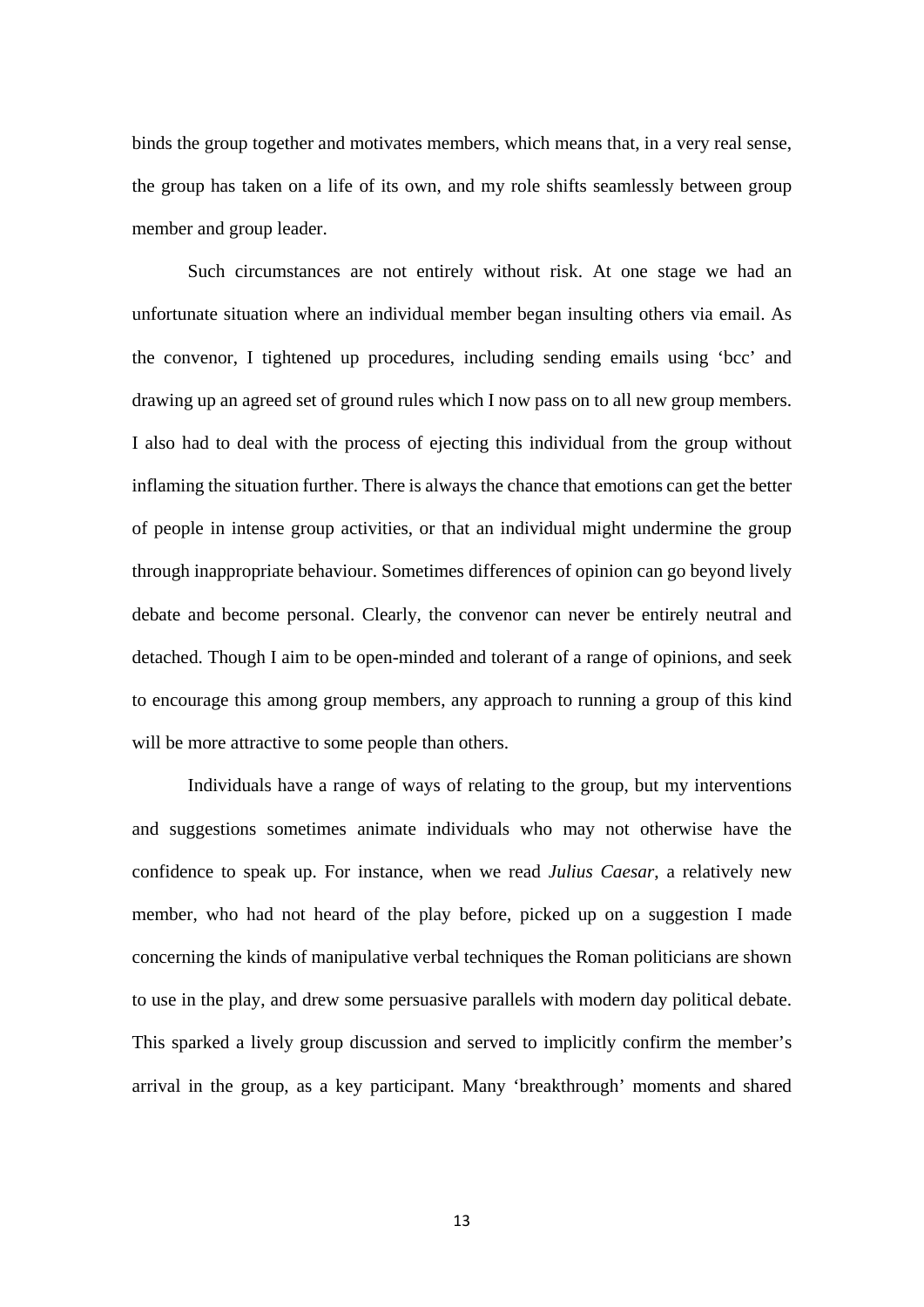realisations have occurred during the course of the group, with and without my direct involvement.

This account is not meant therefore in any way to present a template for Shakespeare reading groups. In fact, I feel strongly that groups need to develop their own identity and processes, and that each group grows out of particular circumstances, which always involve limitations as well as opportunities.

# *Shakespeare Club and Sheff's Shakespeare: The Members' Views*

We realise that what we have said so far is descriptive, anecdotal and impressionistic. Anticipating this, we have tried to gather more evidence about what happens in the two reading groups, and what members think about them. We will now discuss this, prior to then considering what the functions, effects, or implications of Shakespeare Club might be in broader cultural, social and educational contexts. As we will see, the evidence from the two reading groups discussed here suggests that significant learning and personal development occurs within them, and such development may be more significant where or because more formal constraints, hierarchies and requirements are suspended.

Early in 2016, we conducted a hard-copy, informed consent questionnaire survey of participants present at one session of Sheff's Shakespeare or Shakespeare Club. We are aware of the limitations of such methods of data-gathering (ethical concerns, bias, there are always more questions to ask, it is only a snapshot of attendees at that session, and so on), but we were also eager for members to reflect and record their reflections.<sup>[1](#page-13-0)</sup> In order

<u>.</u>

<span id="page-13-0"></span> $1$  To accommodate ethical concerns, the questionnaire was prefaced with the following text: 'I am currently doing research into reading groups with a focus on Shakespeare, looking at who goes and why, and what people get from the experience. I also have to provide information to my employers about the sort of public engagement activities I facilitate outside the university. As part of this, I'd be very grateful if you could take 5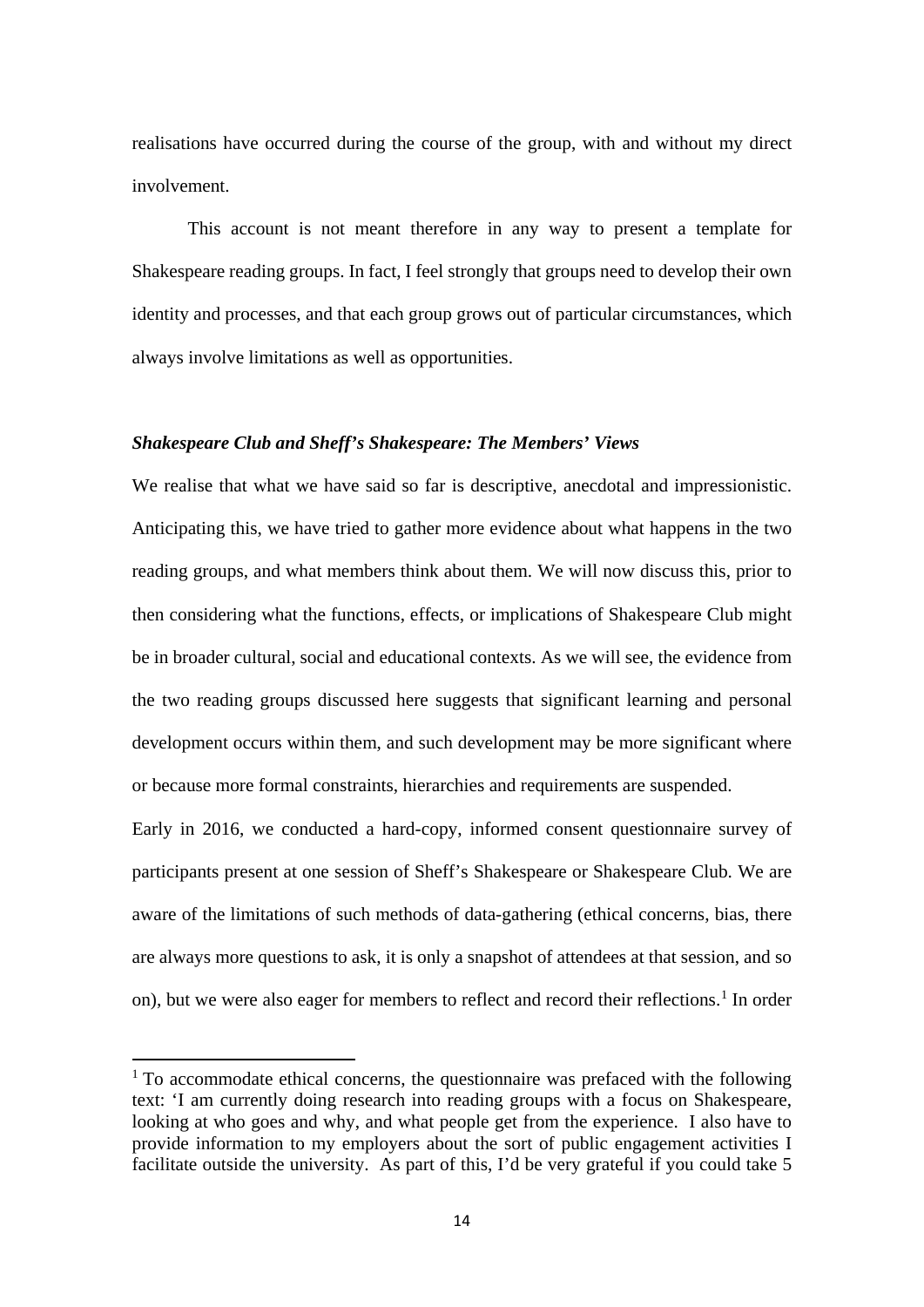to get a rounded view, we distributed questionnaires to the Newcastle Club and to Sheff's Shakespeare. In that single snap-shot session, 16 people completed questionnaires in Newcastle, and 9 in Sheffield, providing quantitative and qualitative data (though not everyone answered every question in each location). Notwithstanding the aforementioned limitations of such data-gathering, the results were fascinating.Several questions tried to establish some demographic data about members. When asked how many sessions they had attended, 7 Newcastle respondents had attended less than five, 3 had attended six to ten sessions, and 6 had come to more than ten sessions. In Sheffield, there was an equal split (7 in each) between those who had attended less than five sessions and those who had come to more than ten. In terms of employment status, in Newcastle there was a fairly equal distribution of employment types, with 4 respondents working full time, 3 part-time, and 6 retired. The same was true in Sheffield (2 in each of these categories) with the difference that one respondent identified as unemployed.Both sets of respondents indicateda mix of older and newer members, and while both groups showed a spread over various age ranges, Newcastle's members tended to be in the older categories, confirming the higher proportion of retired participants there: in Newcastle, 3 respondents were aged between fifteen and thirty years old, 1 was between thirty-one and forty, 5 between forty-one and fifty-five, and 7 identified as over sixty In Sheffield, the distribution was much more even across those age ranges. In Sheffield, too, the gender

**.** 

minutes to complete this questionnaire. I would like to collate some quantitative (statistical) and qualitative (personal comments) data using the responses here, and use this data in conference papers and publications. All responses are anonymous, and all questionnaires will be held securely in a locked office at Northumbria University. If you would NOT like your responses to be included in any conference papers and/or publications please tick here: [ ].' No-one did tick the box.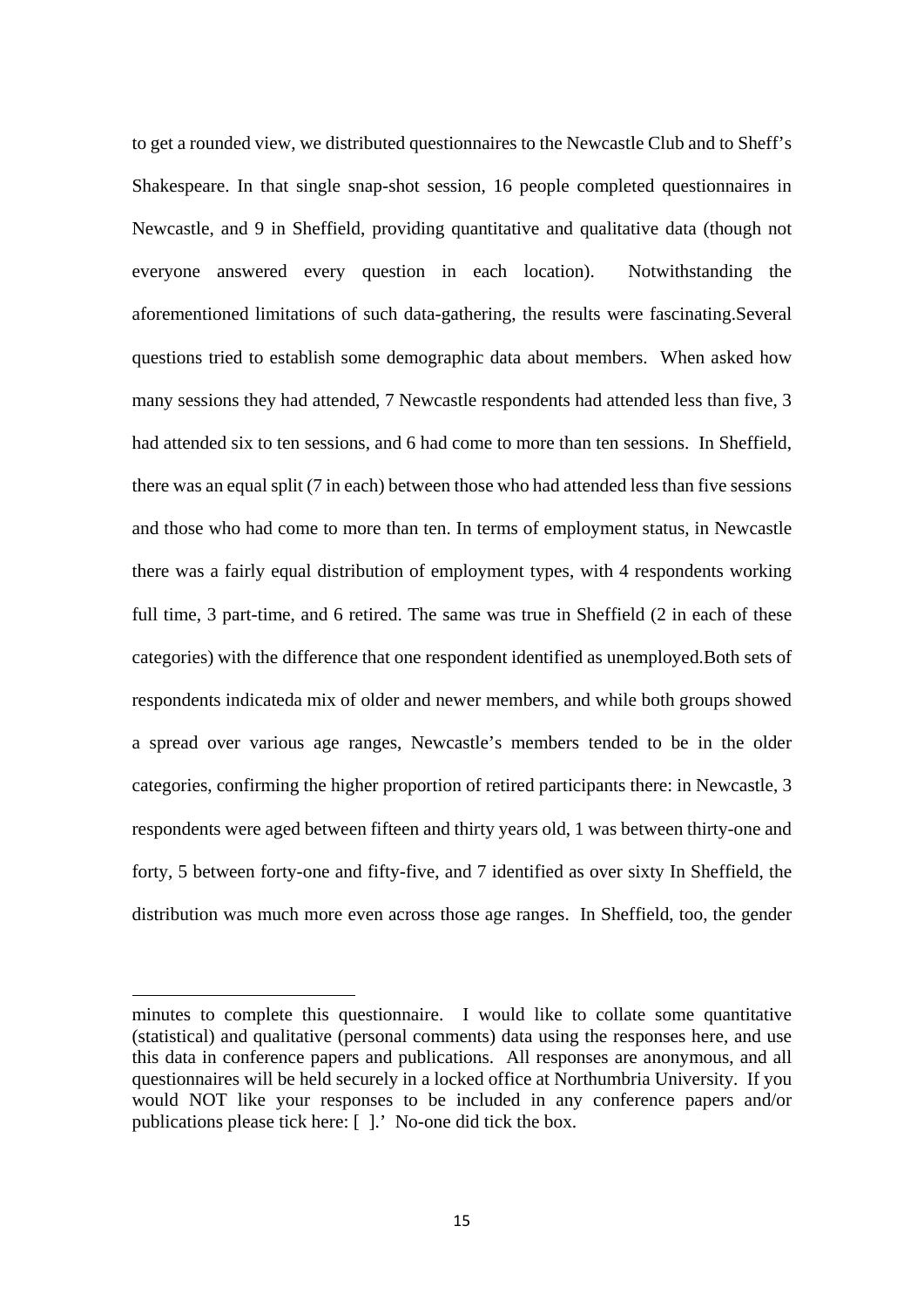split (of those who identified) was even (three male, three female); in Newcastle, more women than men responded (9 to 6). Katherine West Scheil explains in *She Hath Been Reading* (2012) how large numbers of women joined Shakespeare reading groups in midnineteenth century America, and how this often meant also getting involved in political and community activities, as well as seeking personal development. Despite the snap-shot data, in Sheff's Shakespeare, over the longer term, females currently outnumber males by a ratio of 2:1, and have consistently done so, perhaps suggesting that these women are looking for similar experiences to those Scheil describes, albeit in a different context. However, participation for individual and collective self-development is not limited to gender. In Sheffield, members in general tend to belong to one or more marginalised social category, whether related to ethnicity, disability, sexuality or other factors, and the group (and Shakespeare) offer members the chance to express and explore their own identities in a safe environment, where open-endedness, non-compulsion and a lack of financial and pedagogic constraints play a significant part.

Moving away from demographic data, we tried to gather more qualitative information, sought through other questions:

Why did you choose to **attend**?

**Newcastle**: "Intellectual stimulation;" "Love of S;" "Interest in Shakespeare and to participate in regular discussion – appeal of studying all Shakespeare's plays;" "Because I have an interest in Shakespeare, and would like an outlet where I can discuss my ideas;" "Love of Shakespeare – desire to learn more;" "I wanted to use my brain and enjoy literature in a more informal setting;" "Enjoyment and for a better appreciation;" "the chance to go through the whole corpus;" "To enable me to discuss Shakespeare's plays having a lack of interest among my peers;" "Learn something!"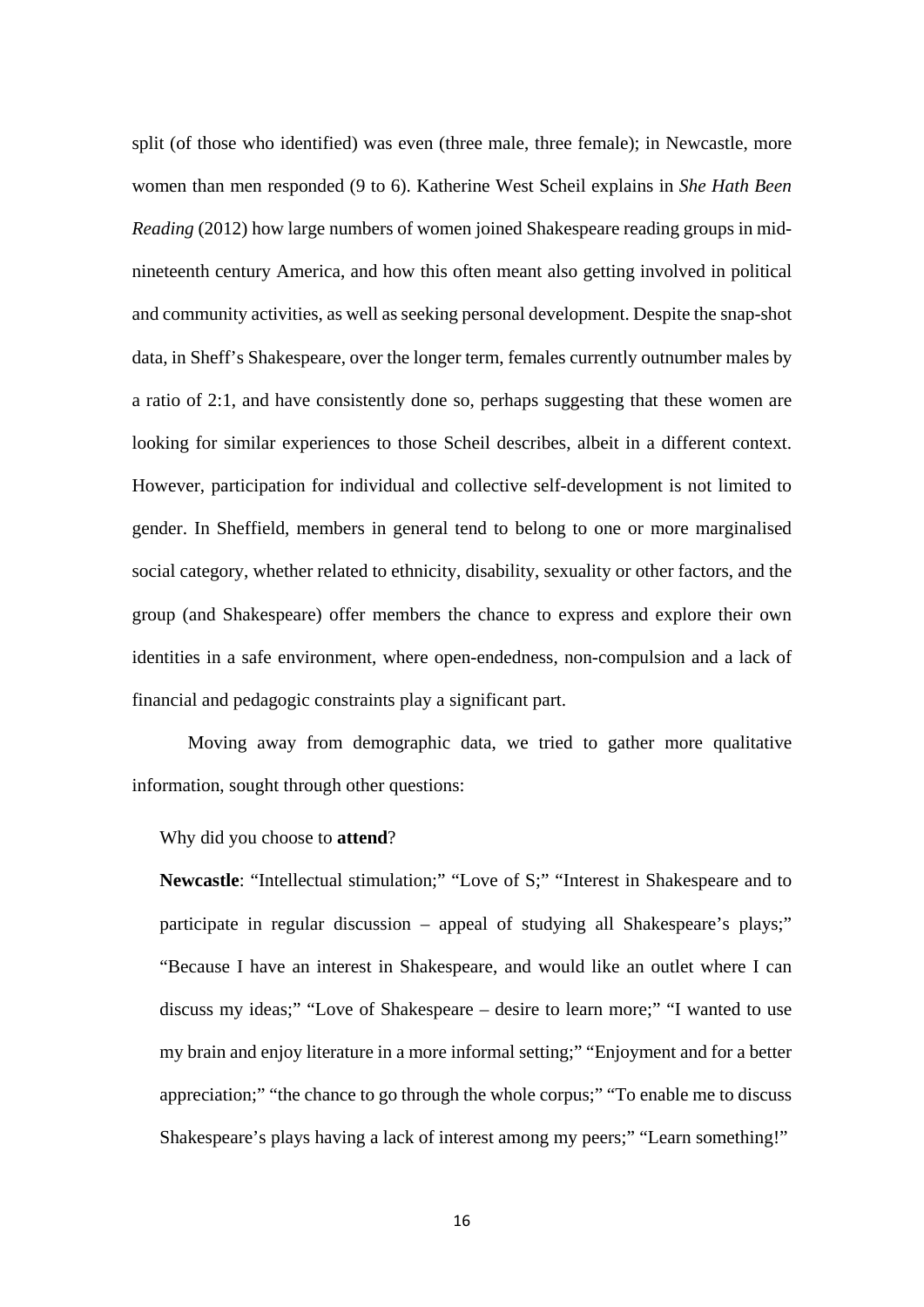**Sheffield**: "Curiosity;" "Because I love Shakespeare and, for me, it's best read aloud/enacted with a group of like-minded people than read privately on your own;" "A personal need to take on the Shakespeare challenge;" "To broaden my knowledge of Shakespeare;" "Because it sounded fun and a friend wanted to try too;" "I liked the idea that you could drop in and it was not formal or a course, as that fits in with my health needs. I wanted to know more about Shakespeare;" "Because I love Shakespeare and wanted to explore language and ideas of plays;" "Intense interest in Shakespeare;" "Pleasure/fun/recovery."

What do these comments suggest? Well, words like "fun," "love" for and "interest" in Shakespeare, occur a lot. This suggests self-selecting participants already liked Shakespeare (and that reading groups focusing on Shakespeare are 'preaching to converted'). But what people seem to get out of coming to a group is the chance to do something there that they couldn't do elsewhere, not least enjoy some kind of therapeutic benefits. Indeed, just being part of a group is a big factor in people attending. The next question tried to push people to be specific about what they enjoyed in their experiences:

Can you think of a session you attended that you really **enjoyed**, and why?

**Newcastle**: "*Taming of the Shrew* – so many opinions;" "I have enjoyed them all, *The Tempest* and *Merchant of Venice* particularly in introducing new perspectives. Also Merry Wives for introducing wider political aspects;" "I've enjoyed all sessions, hearing different viewpoints, relating Shakespeare to other works of literature, looking at themes, characters and specific passages;" "I have enjoyed them all enormously – interchange of ideas;" "*Two Gentlemen of*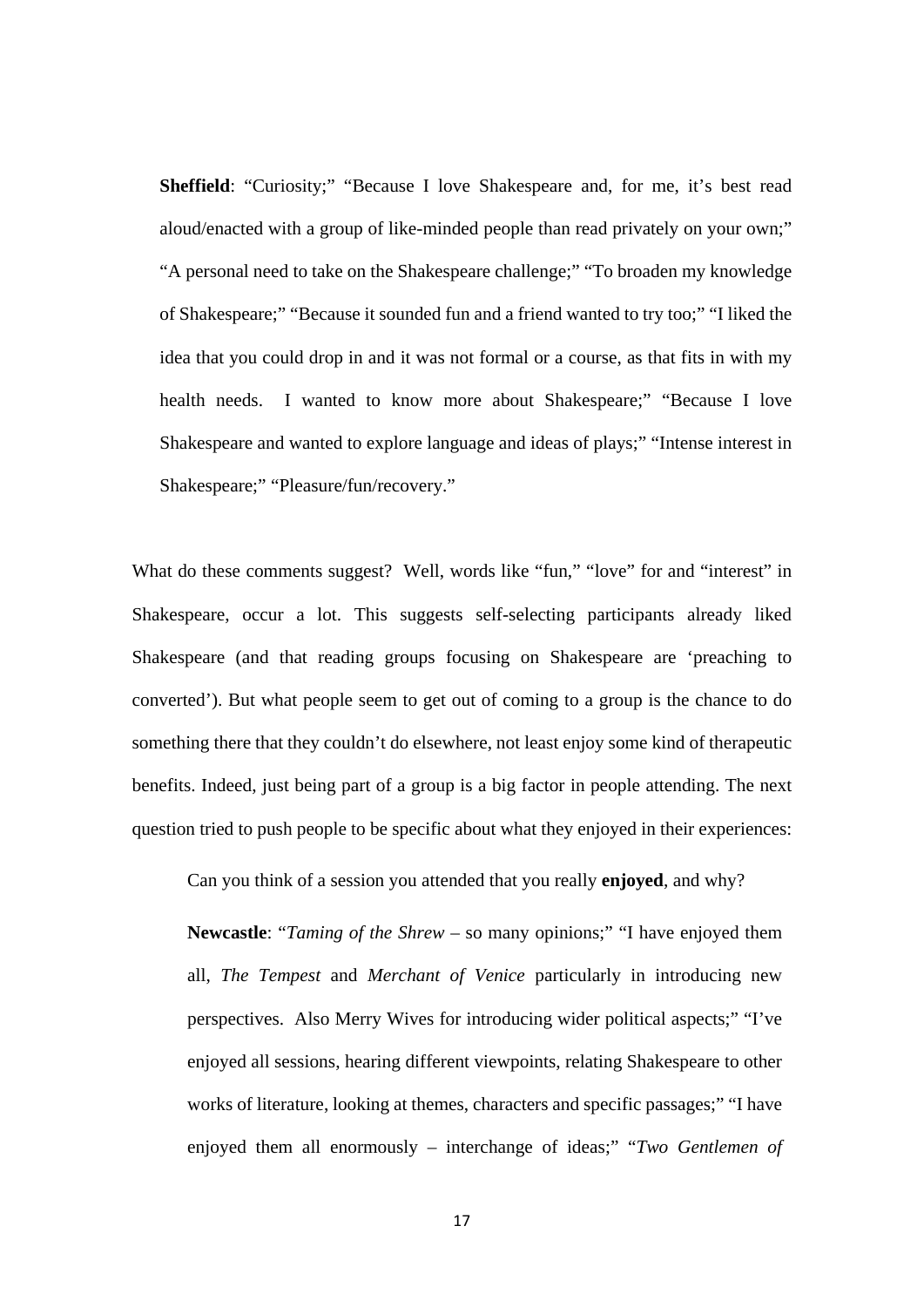*Verona* – as I had just seen the play as well;" "*2 Gentlemen of Verona*. Because I hadn't looked thoroughly at it before;" "*Tempest* – didn't enjoy it until we discussed it;" "Sensitive leadership; participation good. No 'undercurrents'."

**Sheffield**: "*Julius Caesar* (the murder);" "I enjoy most of them, but particularly the ones where there's lots of discussion about characterisation, language, and how the plays relate to Early Modern England, and the world today;" "Every session is unique. I enjoy all of them;" "*Hamlet*, because it's a familiar and excellent play;" "Plays I know – gave me fresh insight;" "*Twelfth Night* – Malvolio's comedy. Making comparisons between Shakespeare's texts;" "Shared reading brings out more from the texts. Also reading together builds confidence."

These comments show that what is enjoyable and stimulating about being part of a reading group is encountering and sharing diverse viewpoints and perspectives. People like having the opportunity (or necessity) to learn more about literary and historical contexts. Lastly, while members appreciate covering texts they already have some familiarity with, respondents also reported that they liked covering unfamiliar texts. Accordingly, we tried to solicit responses about what kinds of new knowledge people felt they were generating:

How has your view of Shakespeare **changed** as a result of coming to the group? **Newcastle**: "because of the re-reading;" "Attending regularly and studying deepens and broadens appreciation of Shakespeare. The plays become more accessible but also raise more questions with increasing knowledge and understanding;" "I have a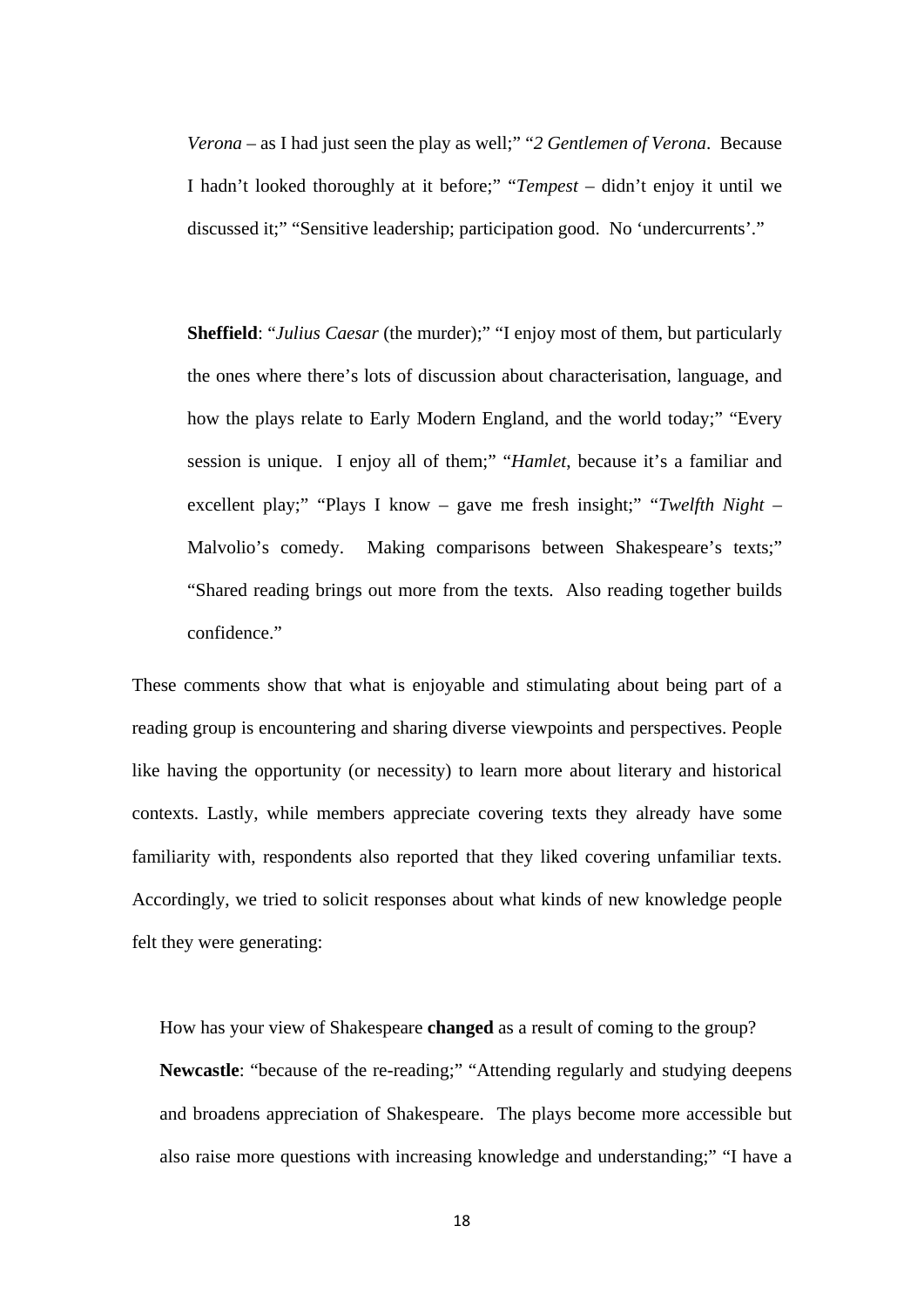new respect for Shakespeare;" "Less scary – much more fun and not as purely academic as it was in university and school;" "Good to hear that there are so many diverging opinions on so many parts of the play;" "A better appreciation of those plays I hadn't previously enjoyed so much;" "I have a better view of the range and interrelationships of the plays. I can see WS more as a journeyman playwright;" "My understanding of his methods is growing;" "Already understanding more – also of his historical context."

**Sheffield:** "Yes, more perception;" "Increased appreciation for the language of some of the plays which I may not have previously particularly enjoyed in performance;" "It reinforced my view on Shakespeare. As Ben Jonson says in his eulogy about him: 'He was not of an age, but for all time!';" "It seems easier, more accessible, hearing it in unprofessional and professional voices;" "More insights into the ideas and themes which has enhanced enjoyment. Have discussed how Shakespeare developed as a writer and wrote more complex characterisation and challenging themes;" "Learning more about literary devices and historical contexts."

These comments show people feel their understanding and appreciation of and pleasure in Shakespeare and literary analysis in general have been expanded and enhanced. Further questions invited respondents to identify what they enjoyed even more directly:

What do you **enjoy** about coming to the reading group? (**Please tick as many as apply**)

I like to hear the views of others Newcastle 16 Sheffield 8

19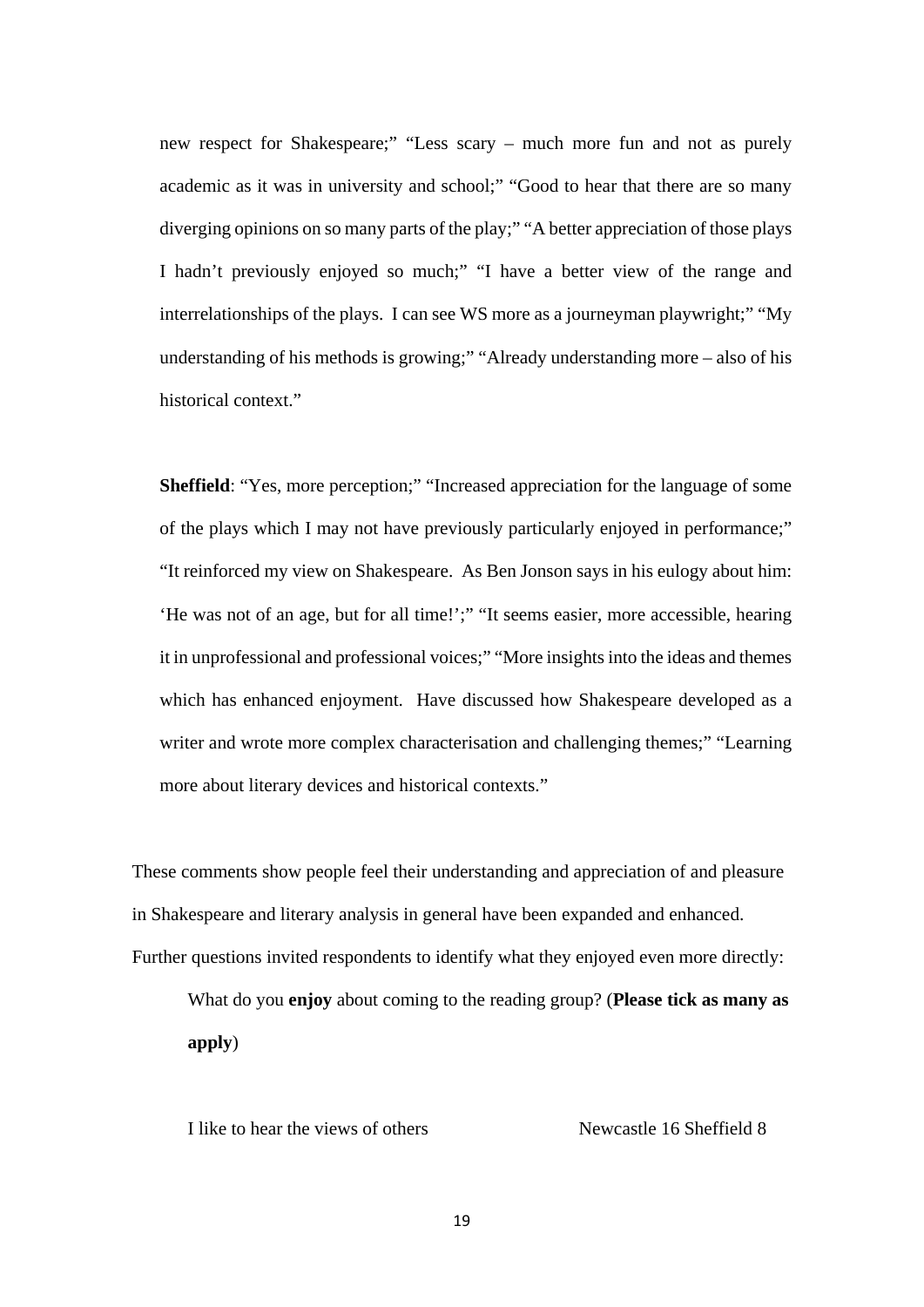I like to share my ideas with others N12 S9 I like to learn new things about Shakespeare N15 S9 I like to socialise and meet with people with similar interests N10 S9 **Other (please say here):**

**Newcastle**: "It encourages me to read and study more widely and thoroughly explore new things;" "It makes me think about things I wouldn't normally and look at things from another viewpoint;" "Better understanding of structure."

**Sheffield**: "Discussing RSC performances as there are other group members who go to Stratford or see the cinema performances;" "Setting up a group where we see plays/go to events together."

These responses reinforce the idea that for members other views are crucial, followed by learning new things. For Sheffield members in particular, the social aspects of attending are significant. These responses were reinforced again in the final question:

Do you have any **further comments** about your experiences at the reading group?

**Newcastle**: "Standard of discussion is exceptionally high (in my experience) but also always great fun;" "Pleased this group exists and it is a relaxing and welcoming environment;" "It's really fun and everyone is really nice!;" "very open and egalitarian;" "Good atmosphere;" "I like the wide mix of attendees."

**Sheffield**: "It's usually the highlight of my week. I always look forward to it;" "I like the lack of pressure;" "The group is small and friendly. I like that its [sic]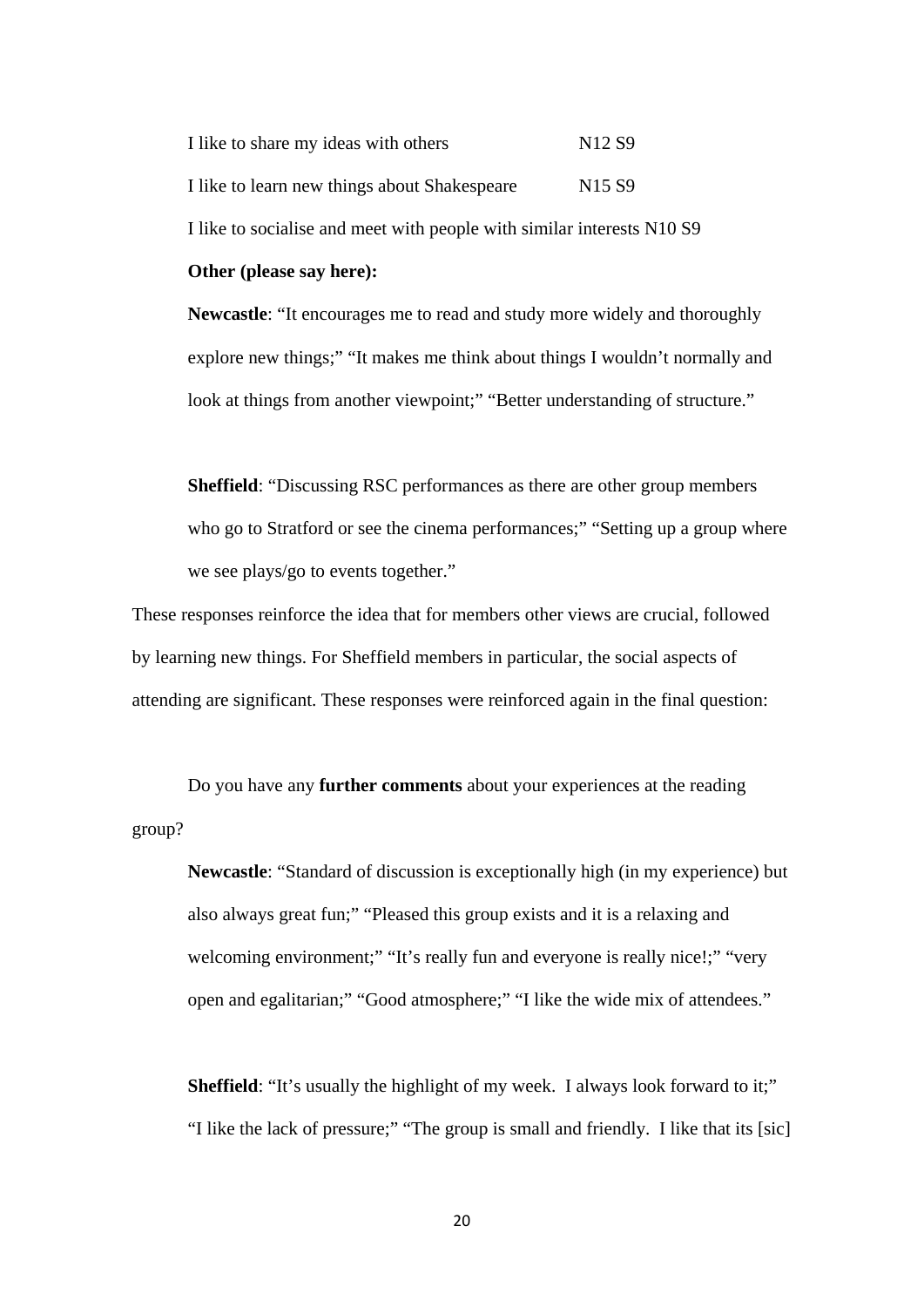people of all different levels of understanding. It seems democratic and open, supportive;" "I've been involved from the beginning and have seen a lot of people come and go, but there has been a constant core group too."

As we will see, the comment from a Sheff's Shakespeare participant about the "lack of pressure" in the group is a critical point of difference between what goes on in the groups and what goes on within the academy. Moreover, the groups fulfil various functions but these depend on key features, namely their diverse and democratic nature. This is borne out by comment on a blog by one of the Newcastle members: "I've participated in fascinating and rewarding sessions… It's free, stimulating and utterly democratic. Come along if you can" (Cusack). In this regard, Shakespeare Club is sustaining a long tradition of approaching Shakespeare outside of traditional educational contexts. As Scheil notes, women's Shakespeare reading groups in the US in the nineteenth and twentieth centuries emphasised "self-education" and "democratized Shakespeare as reading material for women;" this "helped spread the idea that Shakespeare was for everyone, not just cultural elites in metropolitan areas" (xi, 30). The contexts may differ, but Sheff's Shakespeare and Shakespeare Club aspired to these aims as well.

#### **Shakespeare Club and Book Clubs**

Having compared Shakespeare groups, it is also worth asking: is what happens in these reading groups devoted to Shakespeare any different to what happens in other forms of book club or reading group more generally? Addressing this question will help establish what, if anything, specific and special happens in the pedagogy of Shakespeare reading groups, 'without' the academy.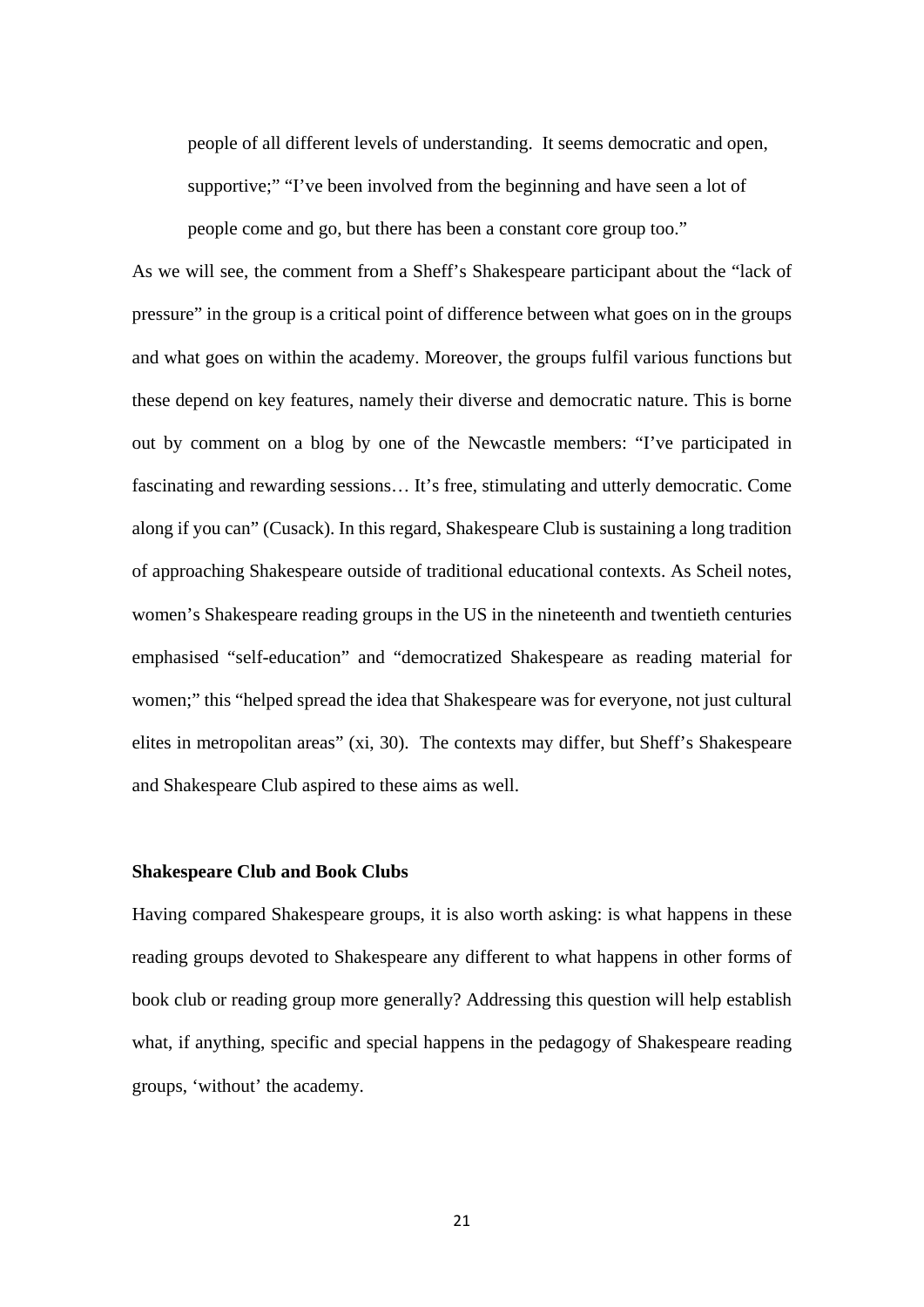Shakespeare Club and Sheff's Shakespeare can be seen as similar to other reading public groups in the sense that, as Jenny Hartley has suggested, if there is a "minimal definition" of a reading group it is "a group of people who meet on a regular basis to discuss books" (2). But there are other more substantial common elements. Members of reading groups enjoy devoting time, energy and space to an activity for a time away from everyday demands and pressures: "*A valid excuse for actually sitting down and reading. … We love 'having to read' so don't feel guilty. … Allows me a legitimate few hours to myself away from the kids*" (Hartley 126). Scheil's study of women's Shakespeare clubs in America evinced that, historically, participants attributed the same qualities to their groups: "In the home, "Shakespeare" signalled material that was safe and culturally valorizing for women to read and study, allowing them to take time away from their domestic duties and devote their energies to self-education" (xiii). However, in reading groups, people enjoying this space away from everyday life and ordinary duties also simultaneously situate their ideas and others' in *both* these personal experiences *and* wider social contexts: "the relationship between book and world is open; the book is expected to speak about the world, and the world (reading-group observation and experience) is brought to bear upon the book" (Hartley 135). This corroborates the way discussions in our groups respond to and reflect the participants' backgrounds, lives and interests.

In her influential work, Hartley affirmed: "reading in groups has been around for as long as there has been reading. … We may think of reading as something solitary and private…but the impulse to share can be powerful" (1-2). What Hartley's respondents said about what they enjoyed about their book groups is strongly echoed in the data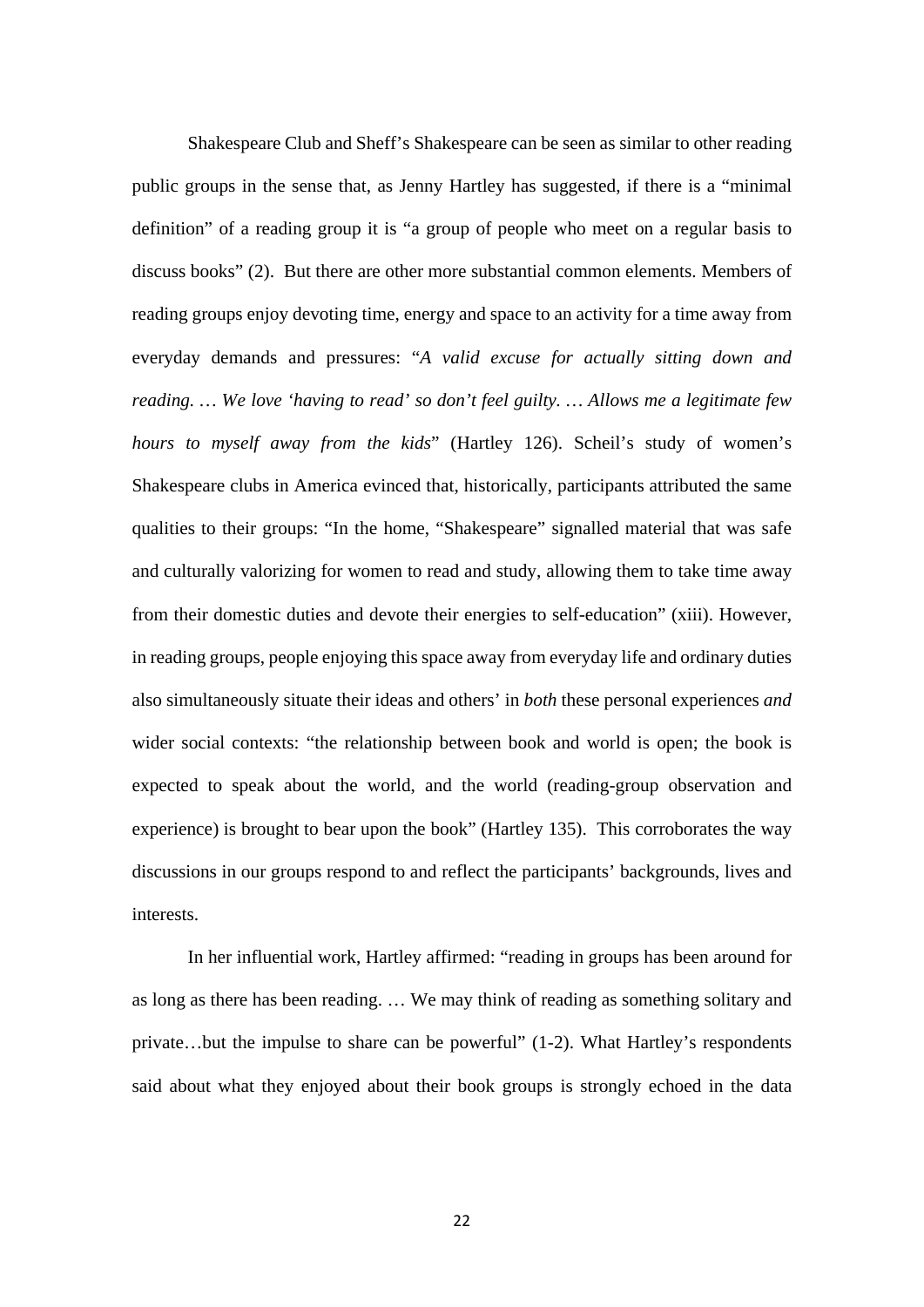presented in this paper: "*I enjoy the stimulation of so many different views on one book*" (80). One of her respondents put it like this:

*[F]or most people the point of the group is the talk, and they talk not in order to coerce each other into a common reading of the text, but rather to enjoy the diversity, the jolt of looking through another's eyes*. (98)

As with Shakespeare Club and Sheff's Shakespeare, this 'jolt' depends on a diversity of members and participants.

Historically, and at present, then, Shakespeare reading groups have cultivated or encouraged a tendency towards "cooperative appreciation" (Scheil, 3). DeNel Rehberg Sedo elaborated on the importance of precisely this kind of shared endeavour embodied in reading groups in general. Since "shared reading is both a *social process* and a *social formation*," then, to Sedo, the study of "book clubs, reading groups or literary societies" is "a study of interdependencies" (1-2). Sedo goes on to suggest that "new knowledge is a key reason for joining" (10). Taken together, these observations indicate that modern reading groups – focused on Shakespeare or otherwise – allow the shared construction and dissemination of knowledge: "Reading may begin in a room of one's own, but it rarely ends there" (Berg 151).

How do such observations and studies relate to our concerns here? Evidently, this collectivity and inclusivity has the potential to outdo, outweigh, or bypass established hierarchies of cultural and interpretive authority, even when the authority is the author of the book. The broadcaster James Naughtie described the BBC Radio Four bookclub (set up in 1998) as "a readers'…not a critics' conversation," noting "there is an unexpected democracy about the studio as the author becomes one of the discussion group" (cited in Hartley 5). Hartley's respondents said something similar: "*We enjoy the lack of authority*;"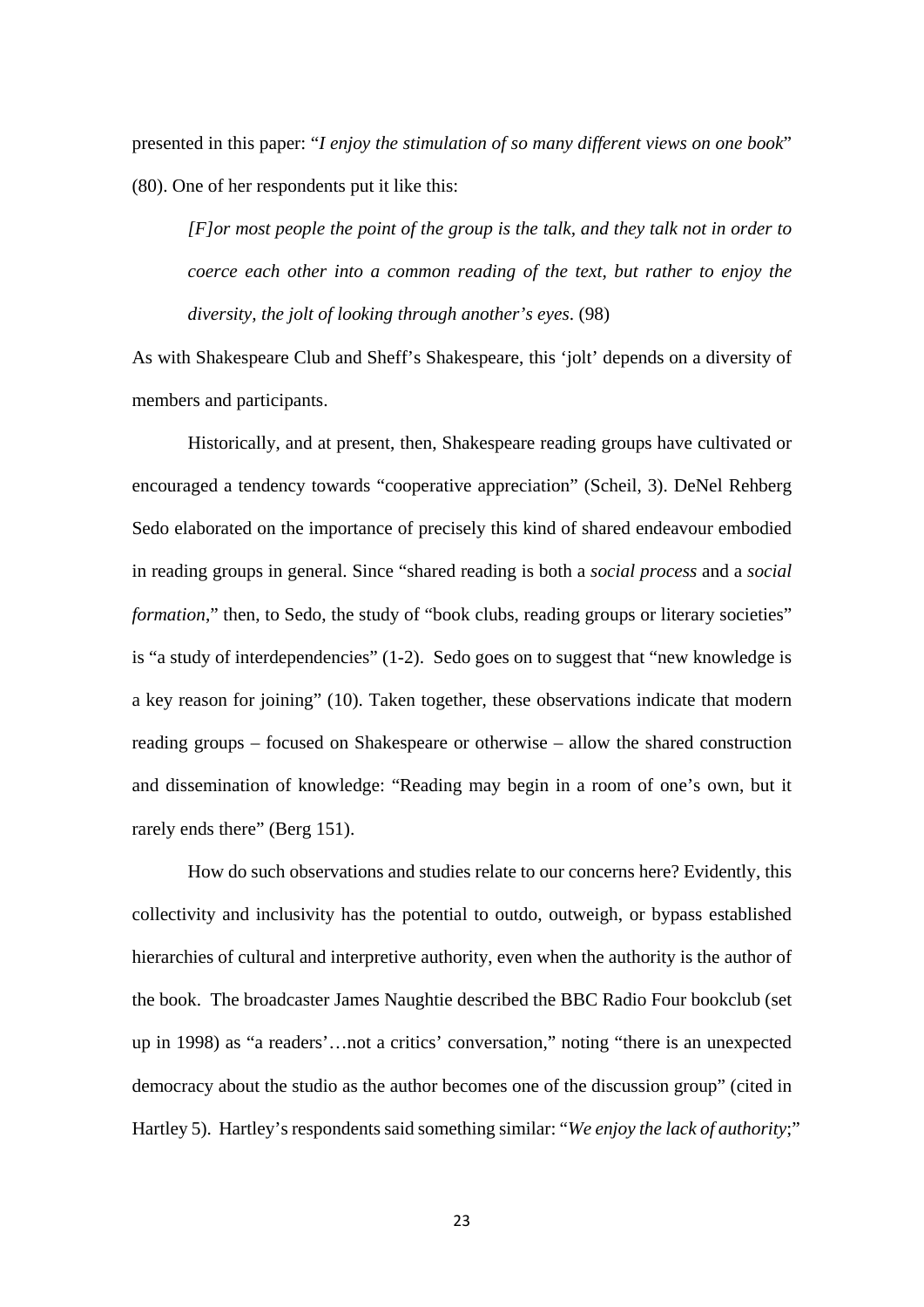"*Free for all – all encouraged to speak*" (85). Again, there are strong echoes of this in the ways members of both the Sheffield and Newcastle Shakespeare reading groups described how they engaged with discussions.

Some commentators on reading groups have observed how democracy *can* become "dissident practice;" that is, a way of reading the world, the text and the self that conflicts with prior models:

Participants in the book group study reveal how finding their voice and articulating ideas, changing values and opinions, and experiencing lingering reflections on discussions that broaden or subvert prevailing attitudes and beliefs are testament to the relevance of speaking at book group to changing subjectivities. (Howie 154-55)

Sedo also suggests that, in the past, such groups had a vital function in terms of social inclusion and social mobility: reading communities "exposed their members to learning opportunities that were not available within the institutionalized education system" (5). This was particularly true of *Shakespeare* reading groups in the past: Scheil's study of American Shakespeare clubs offers ample evidence to corroborate this idea of the group being an "alternative education" for those otherwise denied formal tuition (13). Comparably, Hartley references an account of shared Shakespeare reading from Richard Altick's *The English Common Reader*:

In a [British] milltown in the late 1840s, a group of girl operatives met at five o'clock in the morning to read Shakespeare together for an hour before going to work. (Cited in Hartley 243)

And yet, as Hartley reflects, "These days it's probably after work, and not Shakespeare" (243). This is likely: Hartley asserted "very few groups read only plays" (57).

24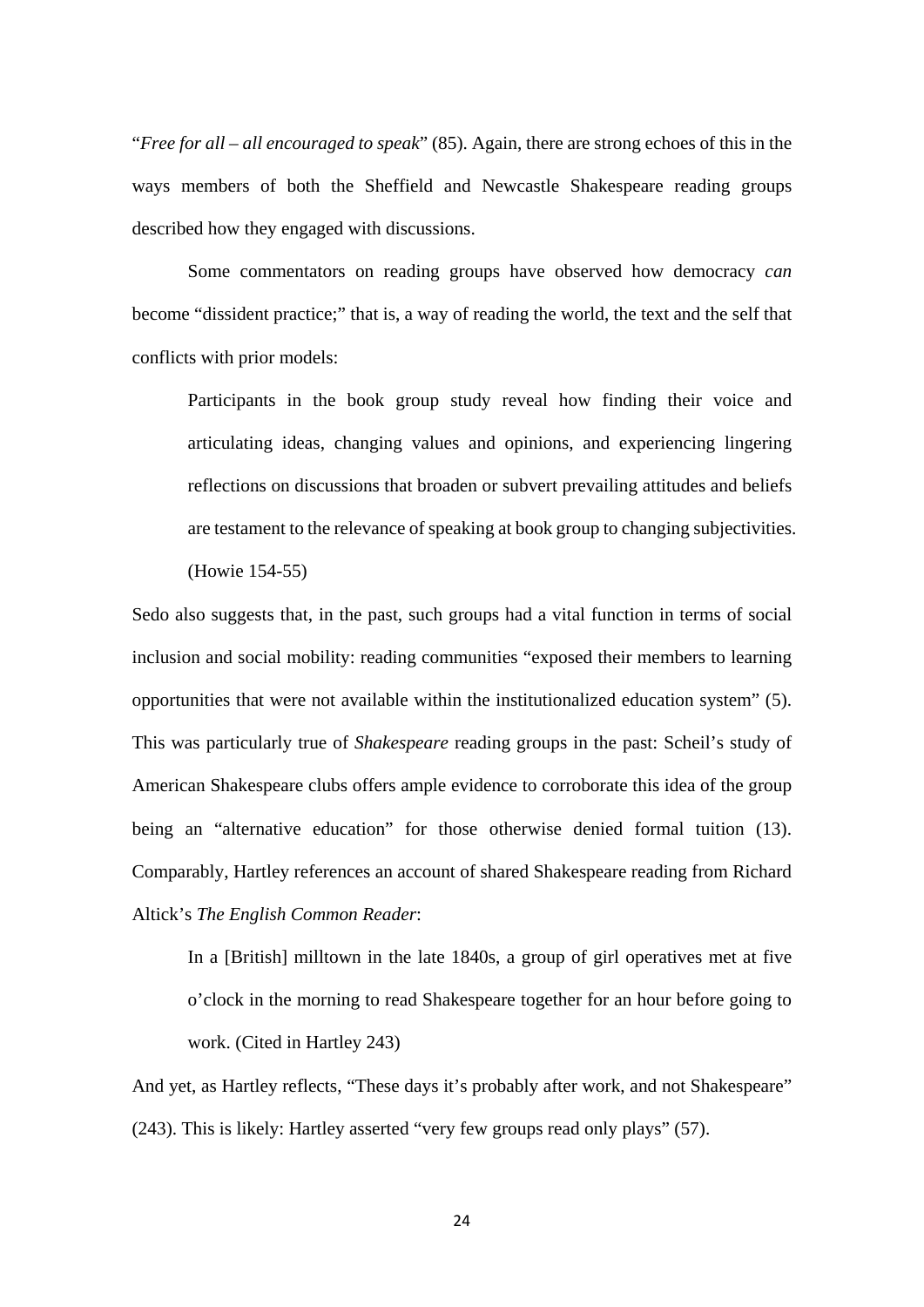In this regard, we start to see how modern reading groups, especially ones like ours focused on Shakespeare, differ from those of the past: study fees and student debt notwithstanding, with the expansion of higher education in the Anglo-American world, surely the educational opportunities afforded by a Shakespeare Club are available elsewhere now? Arguably yes. So what motivates people to attend a Shakespeare reading group? Respondents' comments give us some ideas, and emphasise that contemporary book clubs fulfil very different roles to nineteenth-century groups; they are *not* necessarily a means to an alternative education, but "give members opportunities for enjoyment, personal insight, and collective support in dealing with the stresses of everyday life" (Berg 146).

While it is useful to see what might be special about a Shakespeare reading group in relation to other sorts of reading group, it is, for our purposes as university workers, more significant to consider whether what happens in a 'non-academic' Shakespeare reading group is comparable to what happens in an 'academic' context. Only by doing this comparing can we see what agency and significance, if any, might be attached to doing Shakespeare 'beyond' the academy in current educational contexts.

#### *Shakespeare Clubs and the 'Academy'*

We both set out on our separate reading group projects thinking there would be big differences between our academic approach to texts and how members of a public reading group would get to grips with Shakespeare. We were motivated to confront and overcome these anticipated differences, but had our assumptions challenged as we did so.

For example, Hartley's survey suggested to her that empathy was "the core reading-group value," with respondents saying their discussions focused on "*which*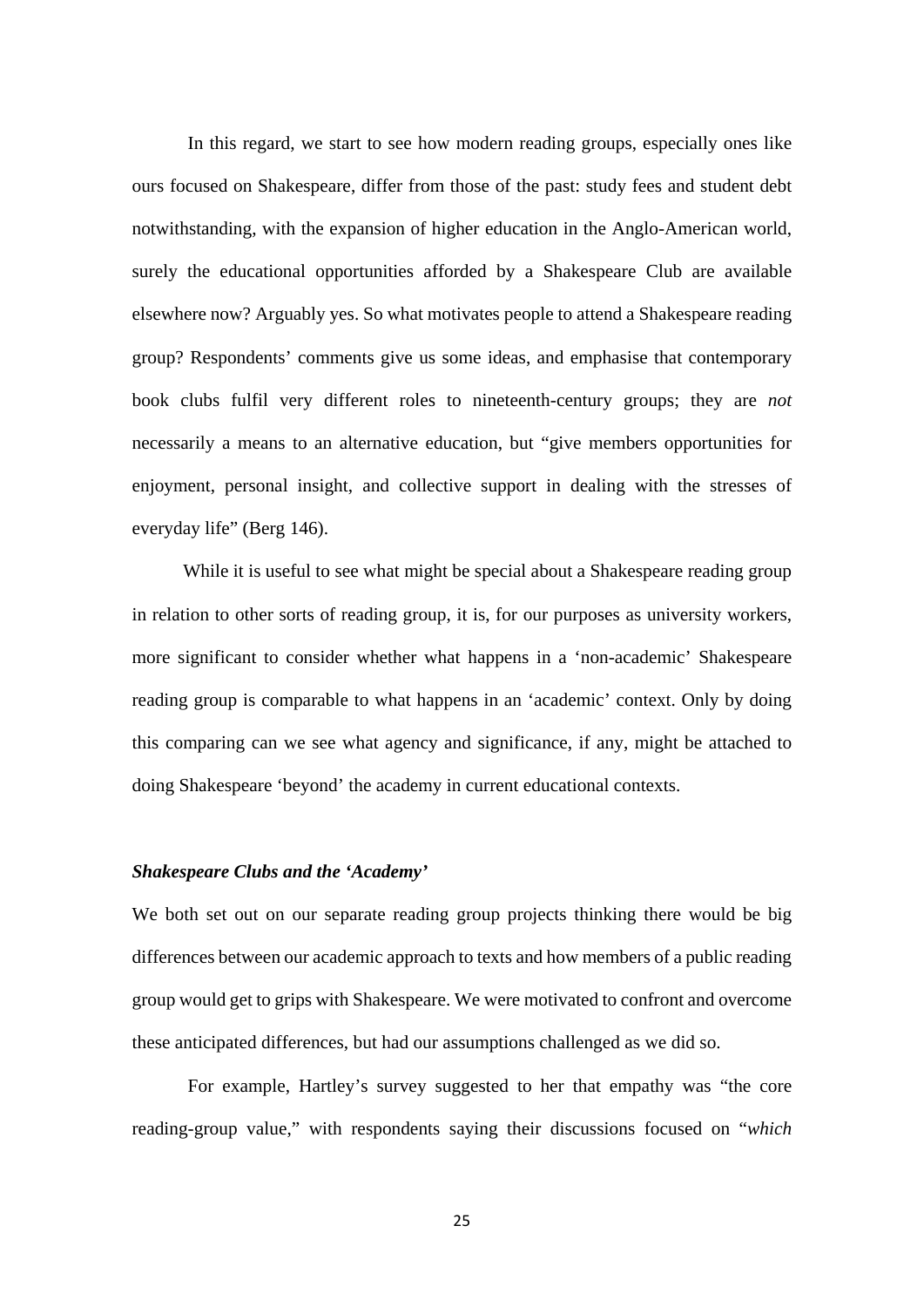*character did we like, hate, empathize with, etc.?*" (Hartley 132-33). This emphasis on both character and empathy is perhaps at significant odds with the tone and topic adopted by some contemporary Shakespeare academic scholarship, which ostensibly aims for an objective, theorised, historicising approach. But Shakespeare teaching at universities is now nothing if not diverse and eclectic, as Kate McLuskie has emphasised, reflecting on Neill Thew's 2006 survey of teaching Shakespeare in UK higher education (McLuskie 138, citing Thew 2006; see also Olive 53-90). For every renowned commentator affirming that "questions" about Shakespeare "begin with characters" (Gilbert 92), another suggests "Shakespeare might be enjoyed in terms of developments in approaches to gender and theory" (Wray 142). Yet theory and character study (and gender) are not mutually exclusive, of course. Nonetheless, it may be true, as Elaine Scarry suggests, that academic and non-academic readers read books differently:

When you talk to ordinary readers outside the discipline – and I mean serious, intelligent readers – they are often reading primarily for this act of sympathetic or empathetic identification. (Cited in Brooks and Jewett 68)

Our experiences of convening Shakespeare reading groups as described above endorse this perspective, to an extent; but as the descriptions of discussions also indicate, character is not all members want to talk about. As Temma Berg suggests, despite (or perhaps because of) the presence of "theoretical perspectives" in the classroom, what happens when people read outside it is not always so different: "Students often express their feelings, would rather discuss characters than symbolism, and enjoy connecting the literature they read to their lives" (147).

Arguably, given the importance participants in and commentators on reading groups place on 'democracy', a more powerful distinction relates to the issue of authority.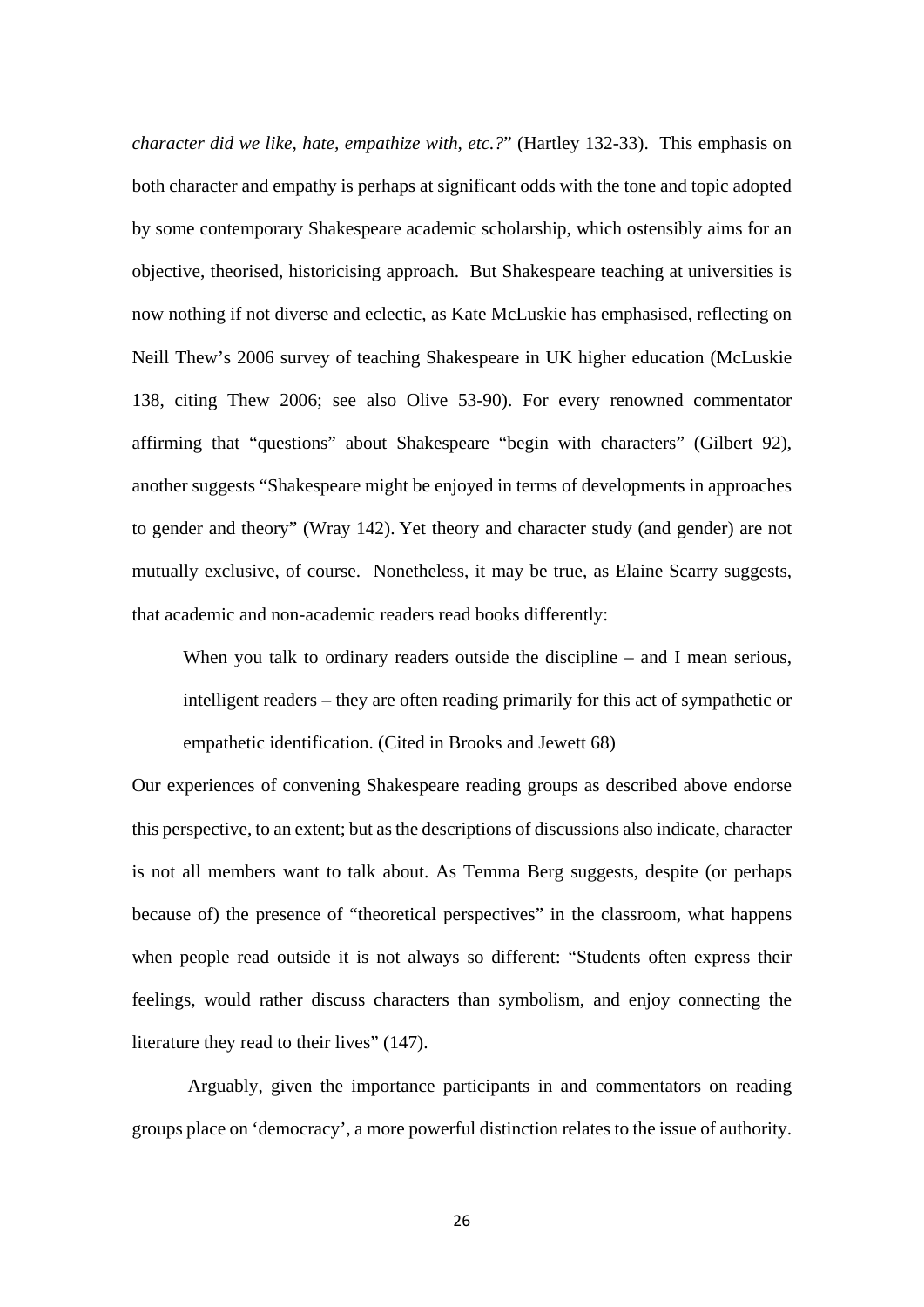Berg asks the question: "What is the role of the teacher in the classroom, of the academic in a non-academic space, of the "literary authority" in a book club?" (131) Such questions become even more pressing as we recognise that Shakespeare possesses – or has been endowed with – a particularly potent kind of cultural authority. This means that even while groups devoted to him have historically given voice to individuals and identities otherwise excluded from 'institutionalized education', sometimes the individuality, integrity and autonomy of those voices is pressured or compromised. In other words, Shakespeare's authority can make people want more not less guidance – or authority – in their interpretations. Hence, as Hartley notes, in the 1800s, "an early 'how to' literature" to assist in people's apprehensions of Shakespeare (Hartley 49).

Again, though, we might wonder whether the same is true now. As both an academic and a book-club member, Berg relates that, in one group discussion, "I did not edit myself or feel inhibited in any way; I just felt freer to remain silent. I was not responsible, any more than anyone else, for what happened or did not happen. I was not an authority" (139). Comparably, when convening our Shakespeare groups we make no claims to authority, though we do feel responsibility. This can create dilemmas which are not easily resolved.

According to Berg though, authority aside, the big difference between academic and non-academic reading is structural: a book club is "non-academic," meaning "no grades, voluntary attendance, casual setting" (130). Moreover, "members do not want the book club to become a classroom" (Berg, 141). To discover what the opposite view would be like, Berg asked her academic students how they found attending a reading group, and one responded in ways that clearly divided the different contexts (and are worth quoting at length):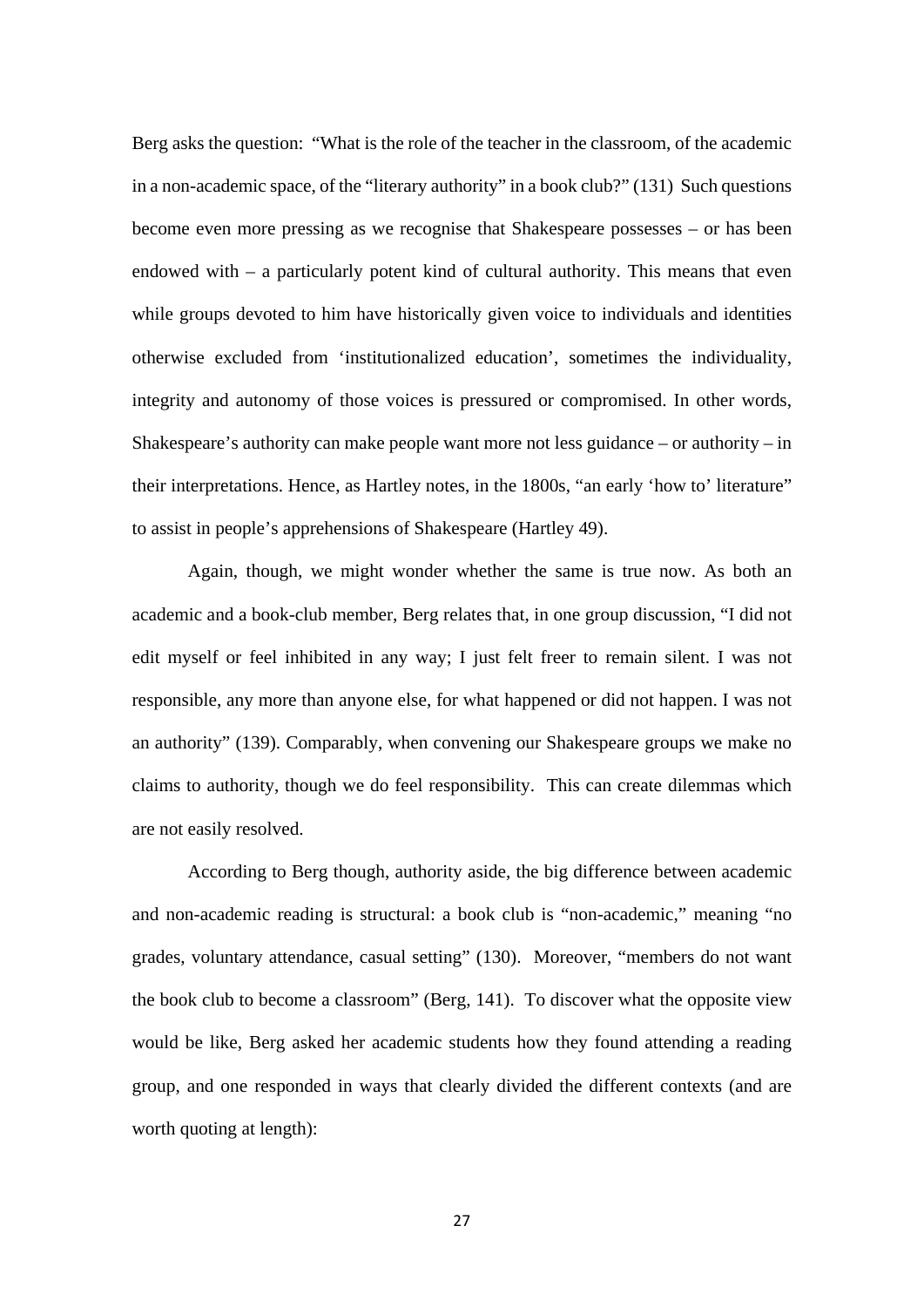Class discussion is to enhance our education and critical thinking skills, whereas a group meeting caters more toward simple enjoyment of the book. We are less likely in a group to really delve into particular features of a topic and discuss how it relates to literary theories. Both of these have their advantages – and bringing in theories enhances the motives behind the book, while a simpler discussion can be more enjoyable without the added factor of academic pressure. (Cited in Berg 143-44)

This is an honest, balanced and valuable response, which raises some vital questions, and reveals some key discriminations. Are enjoyment and education exclusive? Are enjoyment and critical thinking, too? From this student's analysis it would seem so, and who can blame them for thinking like this, given the 'pressure' they identify? If we remember the comment from a Sheff's Shakespeare participant about enjoying the "lack of pressure" in their group, we might perceive that one effect of comparing (however partially) methods, motivations and outcomes of Shakespeare teaching within and beyond the academy is that we see these 'pressures' – immanent within the academy, yet still evident beyond it – more starkly.

## *Education Without the Market?*

In England and North America, this pressure is 'academic', but for staff and students alike the pressures are partly structural, partly financial and partly political. Nothing encapsulates this better, yet does so little to reduce these pressures, than the UK Conservative government's 2015 Green Paper *Fulfilling our Potential: Teaching Excellence, Social Mobility and Student Choice*. As with many policy documents, this purported to be driven by altruistic and unarguable motives aimed at fostering inclusivity: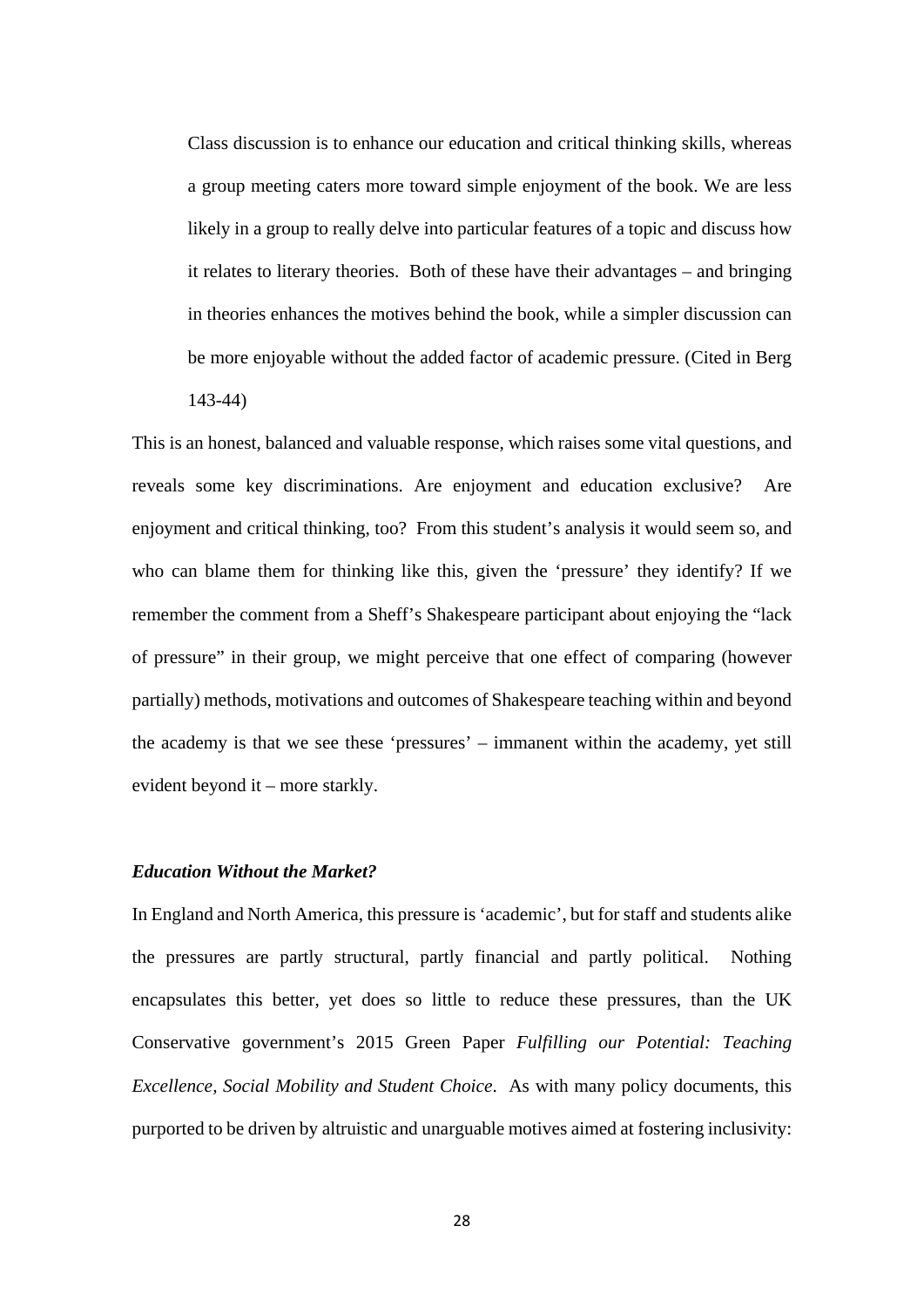"More choice" means "better value for money" and more provision for "hard-to-reach communities" (Department for Business Innovation & Skills 13). No-one wants to limit the opportunities offered by higher education; on the contrary, enfranchising everyone to make the most of higher education is vital for a critically-conscious and creative democracy. Likewise, no-one wants students to be exploited in taking those opportunities. But the ideology and methods encapsulated in the proposals in the Green Paper make inclusivity, opportunities, criticality, and democracy harder, not easier, to achieve. How can universities operate as agents of social mobility and inclusivity within a wider "structure of inequality" in society, when "universities themselves are part of the reproduction of inequality," even if inadvertently; and is not any "contribution" universities might make to "economic growth" a contribution to a socio-economic system "that is allowed to be an engine of inequality" (Holmwood "Introduction," 10-11)? People from poorer backgrounds graduate with "the highest levels of debt;" "aversion to debt reduces the propensity to attend university;" and "working part-time [to service debts] whilst studying may be associated with a lower level of attainment" (McKay and Rowlington 97). Relating these contradictions to increasing access to higher education in the UK, David Holmwood suggests the sector has deflected attention from "the problem of poverty" itself to "support for children from poor backgrounds," and a faith that such support will be enough to fix an unequal society ("Introduction," 10-11). Thinking about Shakespeare reading groups will not fix social immobility or inequality (nor will the groups themselves, even diverse ones like ours); but perhaps doing so will make us see where the academy fails to either.

The Green Paper continues determined efforts by successive governments since at least the late 1980s to deploy neoliberal thinking to "reduce unit costs to the public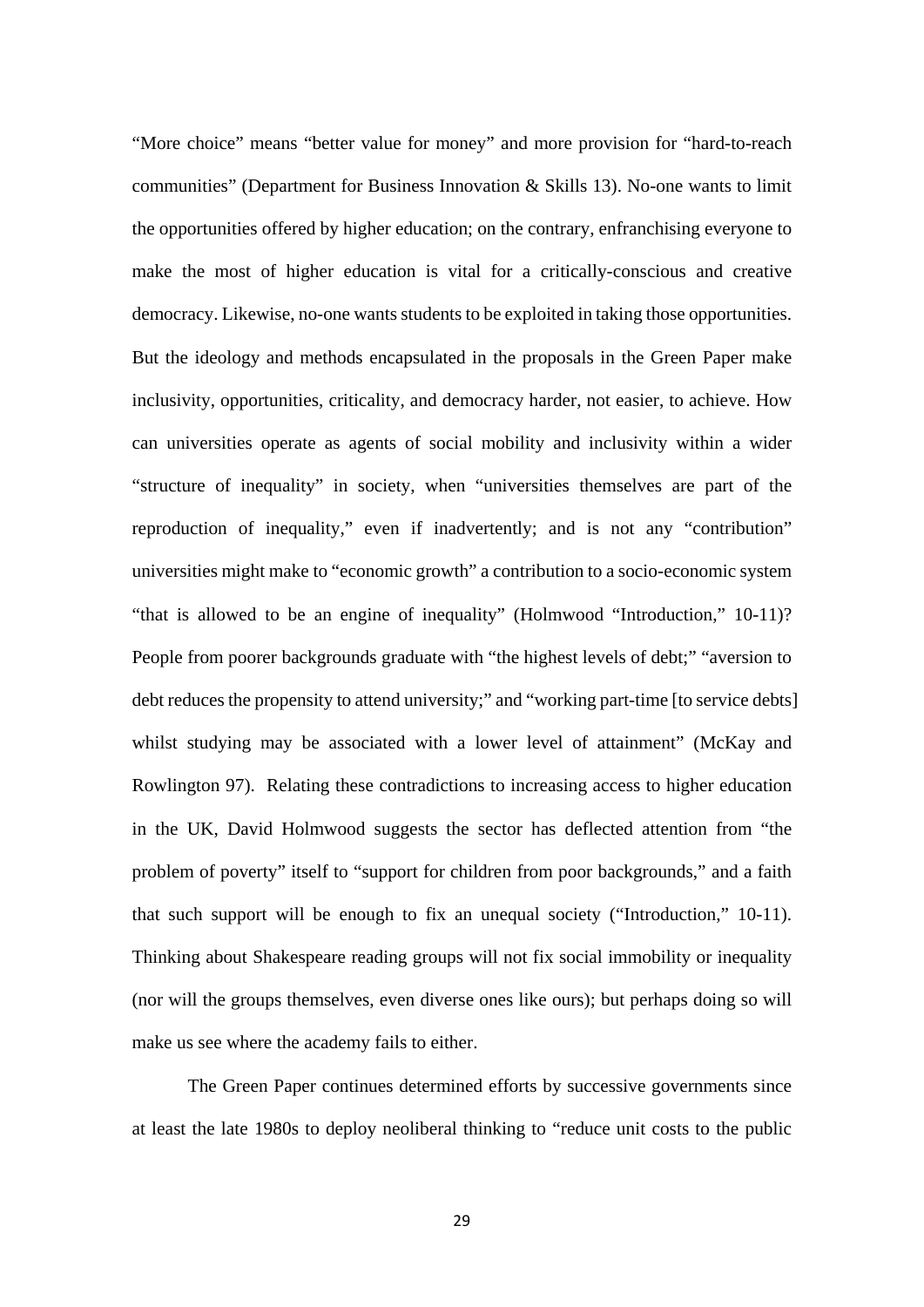purse" of higher education in the UK, passing the cost of education from the "state" to individual students (""Manpower Planning" in Higher Education," cited in Collini 131). Accordingly, in roughly 70-odd pages, this document uses the phrase "value for money" twenty-five times, and refers to the "taxpayer" who wants this value for money twentysix times. In such documents, then, taxpayers and students alike are cast as "rational robots exclusively concerned to maximize economic prosperity" (Collini 97). This is because, whatever its aspirations for helping social mobility, the Green Paper is driven by neoliberal economic ideology.

In a nutshell, neoliberalism propagates the view "that, in the end, individual interests are the only reality that matters; that those interests are purely monetary; and that so-called values are only a means of pursuing selfish ends by other means" (Massey 4). Documents like the Green Paper show that this model is set to govern what universities must do, and therefore what students attending university must do too. This means that if, in general society, "commodification appears in a very real sense to overshadow contemporary social life," then this also affects universities: "higher education, now reinvented as a finely tuned skills processor to serve the economy, becomes a key performer in the realization of competing human capital" (Holborow 14, 16).

As an independent review by the Higher Education Policy Institute concluded, regarding the Green Paper's predecessor, the 2010 Browne Report: "the idea of the withdrawal of the state from the direct funding of universities is deeply ideological;" it is an ideology "driven by the belief that the market – and in particular student choice as the manifestation of the market at work – is the best way of ordering things" (Thompson and Bekhradnia para. 52). Any number of studies will show that, when it comes to markets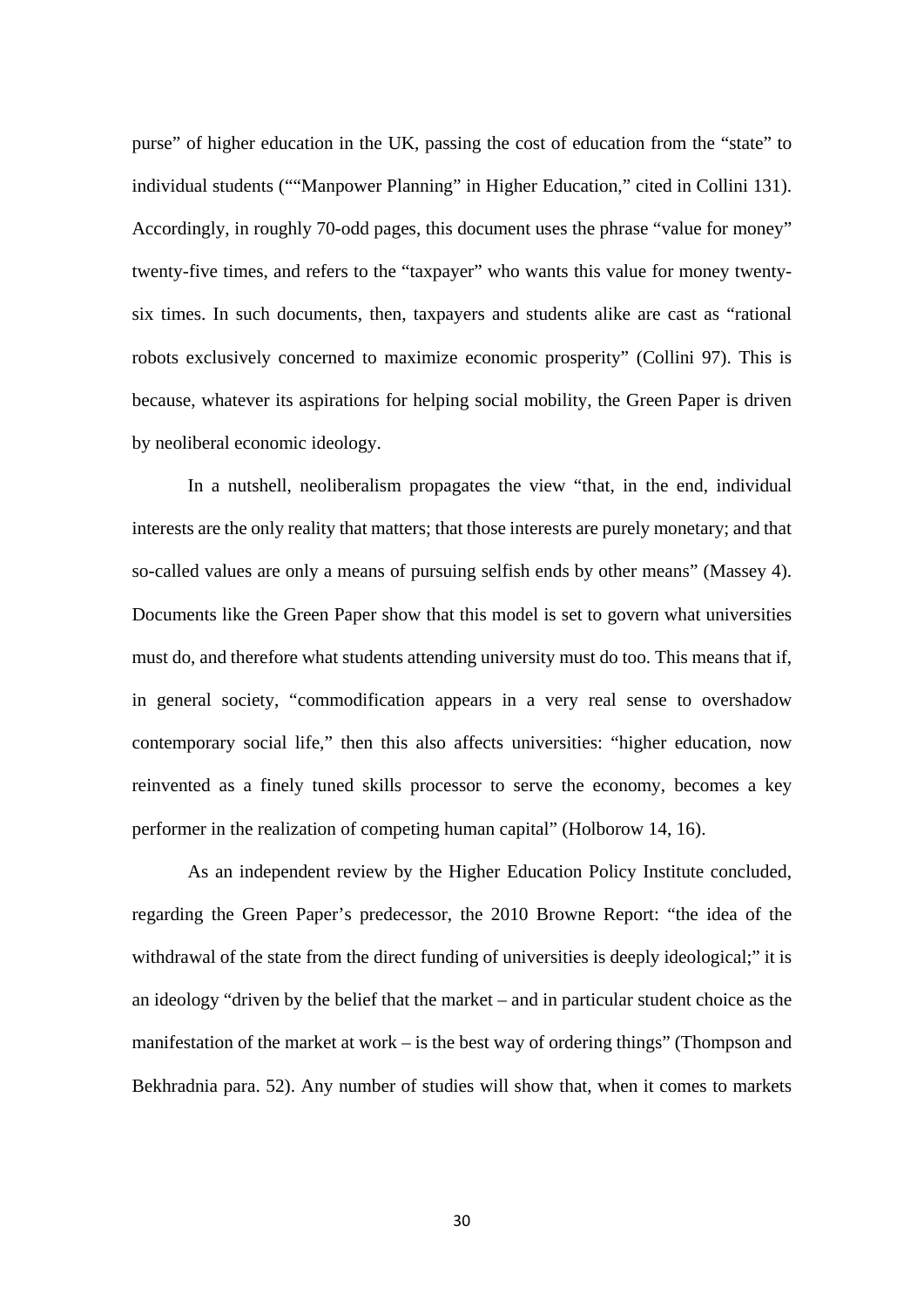for education, not to mention many other aspects of human life, this belief is as misplaced as this ideology is misguided (see Lauder and Hughes).

Nonetheless, in addition to explicating a fundamental neo-liberal imperative to deregulate and marketize higher education, and to "open up the sector to greater competition," the Green Paper also embeds an instrumental approach to education, for "providers" and "consumers" alike. In this model, education provides "lasting value" by equipping students with "the transferrable work readiness skills that businesses need" which will in turn "contribute more effectively to our efforts to boost the productivity of the UK economy" (Department for Business Innovation & Skills 8, 11). This ideology privileges only learning that is "useful" for students and those who may go on to pay them: "employers need access to a pipeline of graduates with the skills they need" (Department for Business Innovation  $\&$  Skills 19). This ideological regime dictates that the greatest skill we can promote or cultivate – as academics or as students – is entrepreneurialism, "a neoliberal view of radical individualism…making it seem that we, as individuals, are all responsible for whether we are employed or not, and how much we get paid;" such an ideology in turn "deflects the crisis in jobs away from social causes to individual ones" (Holborow 111-114).

This model insists that instead of asking 'What can an economy do for us all?' or, (to recollect our epigraph) 'What is an economy *for*?', we must ask 'What can I do for *me*, and the economy?' This model also insists that we must see ""education as a function of society"" rather than ""society as a function of education"" (Lentricchia 1). As embodied in plans like those in the Green Paper, this results in a reductive and enervating approach to learning: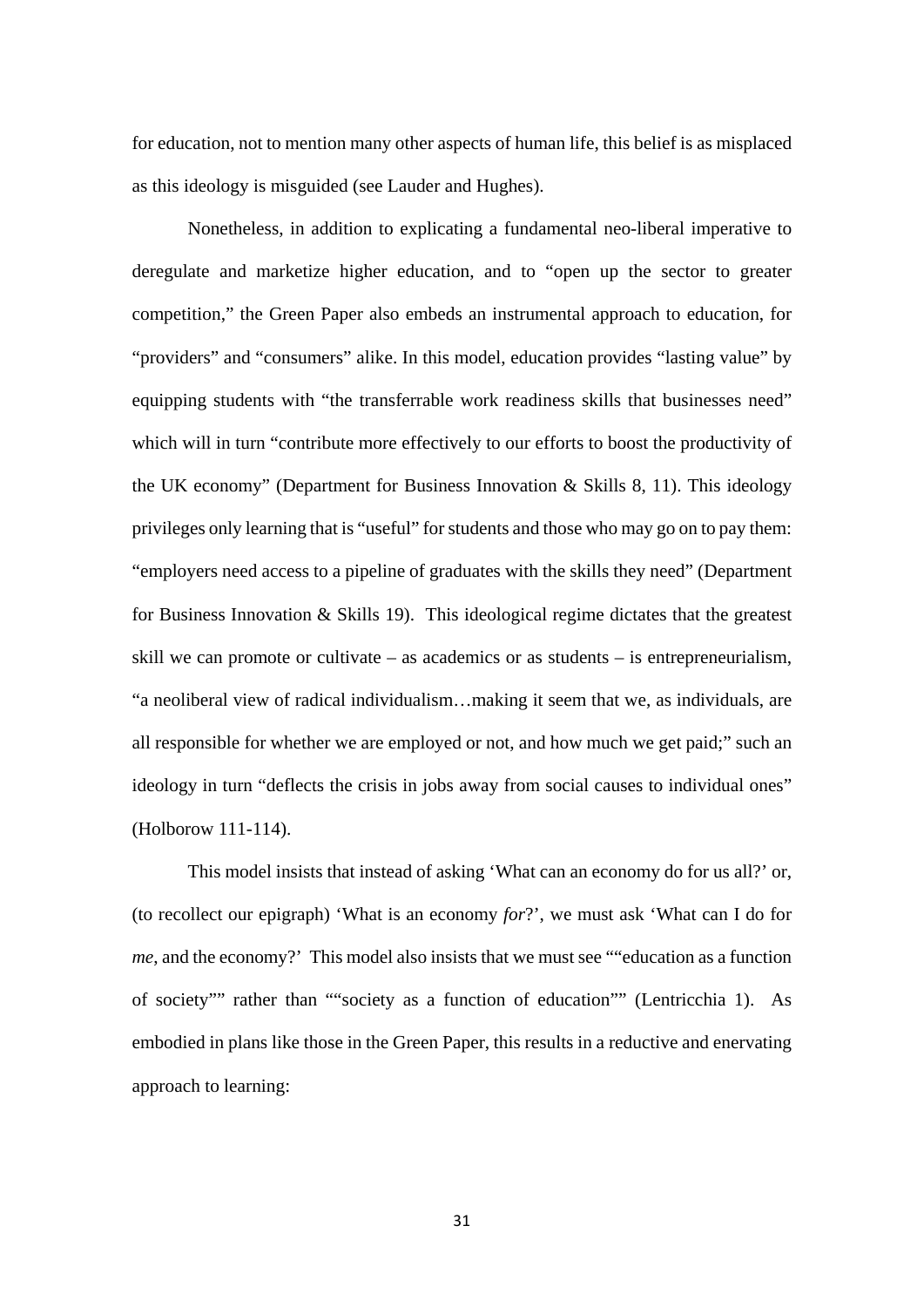If we find ourselves saying that what is valuable about learning to play the violin well is that it helps us develop the manual dexterity that will be useful for typing, then we are stuck in a traffic-jam of carts before horses. (Collini,

91)

Where the Browne Report was unbalanced in its emphasis on students acquiring instrumental, transferrable employability skills over critical and challenging thinking and curiosity about the world and a student and their discipline's place in it, the Green Paper stopped even the pretence of recognising let alone valuing these things. The balance has tipped too far: "*reflexive knowledge*…concerned with dialogue about values themselves" is being "sacrificed" by the "instrumentalization of the university" (Burawoy 32). Put another way, school-leavers "often have little reliable idea of what they will turn out to be interested in," but marketized, instrumentalized higher education "means they will be far less likely ever to find out" (Miller and Sabapathy 48). Even putting these significant concerns aside, this approach also fails in its own terms, since those with a consumer mindset have been shown to receive lower grades because they do not exhibit what the psychologist Louise Bunce has termed "effortful engagement" intrinsic to scholarship (cited in Morgan 2016). A different perspective – and one we and many others share – cherishes just such engagement. This perspective is held by and comes from those "not at home in society…who believe that our society is mainly unreasonable and that education should be one of the places where we can get involved in the process of transforming it" (Lentricchia, 1-2). What role, if any, can something like Shakespeare Club and Sheff's Shakespeare play in such a process?

## *Conclusion*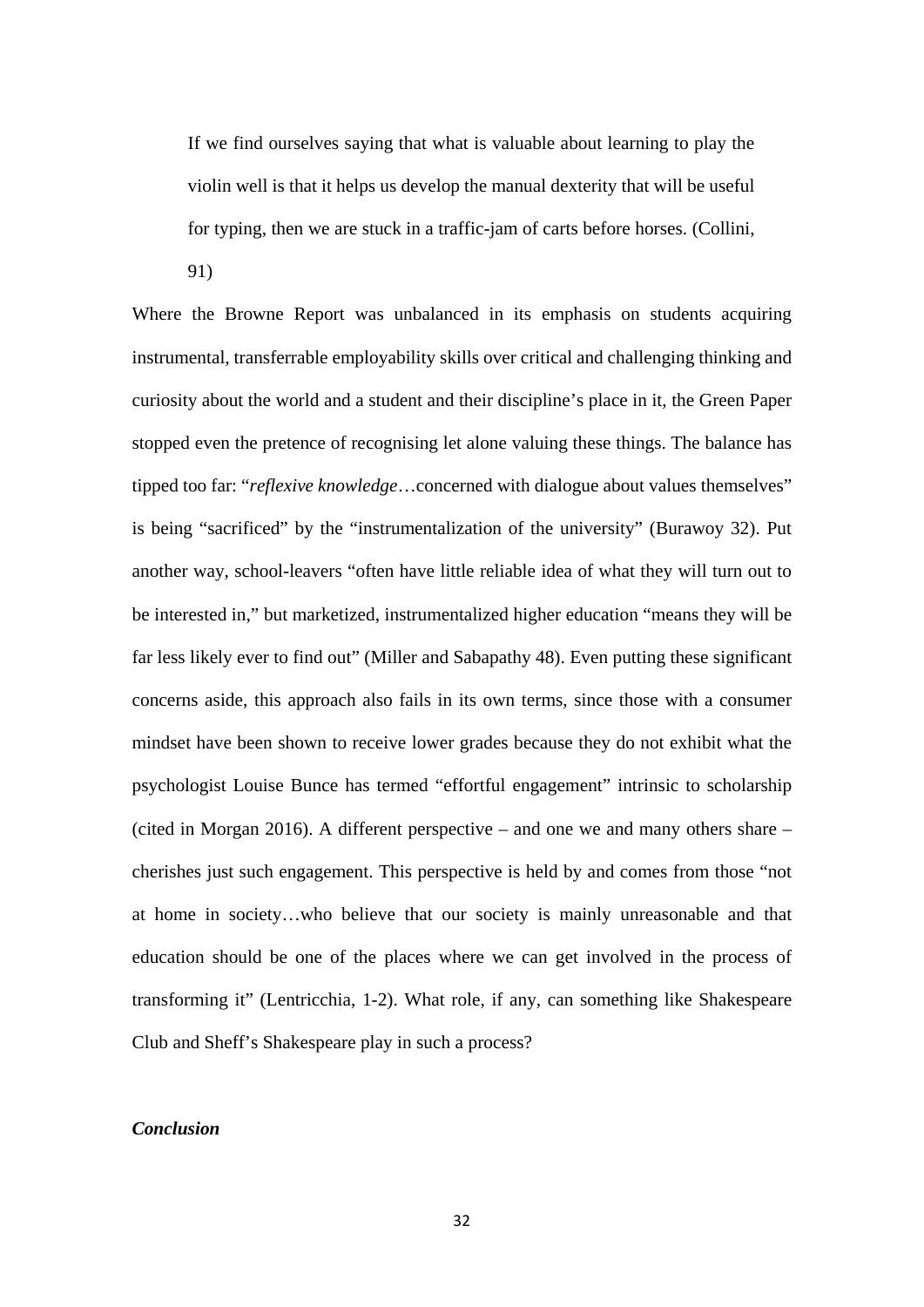Long ago, Paulo Freire critiqued the political and pedagogic limitations of education as "an act of depositing," known as the "banking" concept of education, where students are tasked merely with "receiving, filing, and storing" the knowledge they acquire. Because this model assumes reality and what we can know about it is "motionless, static, compartmentalized and predictable," Freire affirmed, it impedes "critical consciousness," and mirrors and consolidates an "oppressive society," where no alternative to the present condition is conceivable (52-54). Freire advocated a different view:

Problem-posing education affirms men and women as beings in the process of *becoming* – as unfinished, uncompleted beings in and with a likewise unfinished reality. (65)

Yet as an updated version of the "banking" model becomes enshrined in UK higher education, is a Shakespeare reading group really a space 'beyond the academy' where "*becoming*" can be realised, and where these ideological pressures, demands and dictates are minimised, if not overcome? Perhaps not. The current socio-economic climate makes it hard simply to find a place for a group to exist, especially given the dominant ownership of space in city centres by corporate companies who have little or no interest in accommodating local groups. Moreover, marketization and instrumentalism *are* present in some book groups, especially now, in groups equipped with professional consultants or aligned with celebrity readers, such as Richard and Judy (in the UK), or Oprah Winfrey (in the US) (see Hartley 117-18; Rooney 2005; Fuller, Sedo and Squires 2011; and Garthwaite 2014). This marketization may be seen to affect our role as university workers too: are we academic entrepreneurs, exploiting our intellectual capital, identifying a new socio-cultural seam from which to extract a valuable resource and make a killing in a competitive industry? Just as students in seminars improve their 'human capital', and as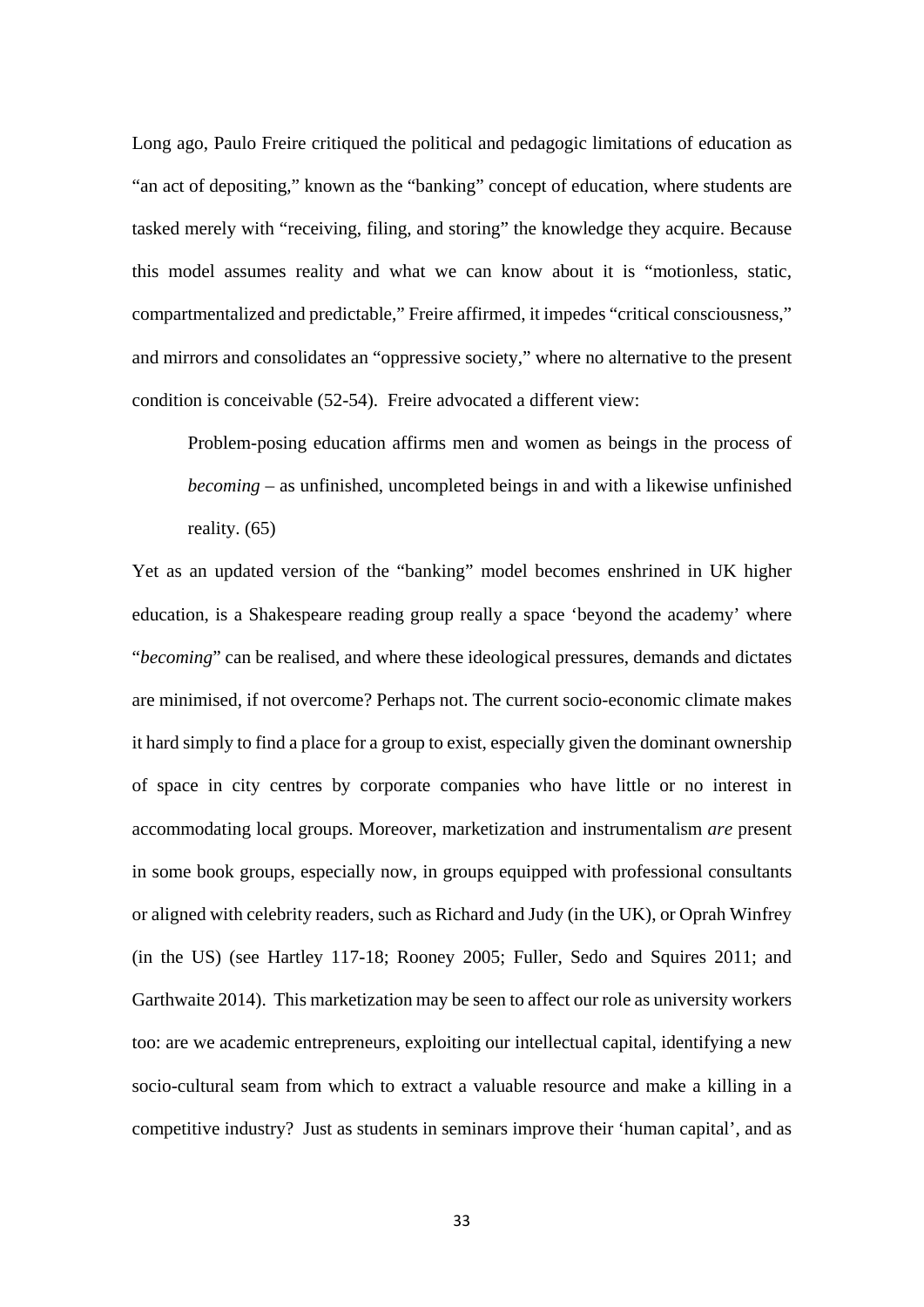book group attendees enhance their cultural capital, we can be seen to be doing both, in terms that tally with the ideologies of entrepreneurialism we have critiqued above:

Individuals can act entrepreneurially within a wide range of roles. …Moreover, they can do so outside the working environment – in non-work activities, such as voluntary work or the organisation of sports clubs, and in the domestic and social spheres. (OECD *Evaluation of Programmes Concerning Education for Entrepreneurship* 2009; cited in Holborow 109)

This issue is also related to the specific role of the convenor of Sheff's Shakespeare, a PhD student wanting to take on an ambitious project which would not simply be a boxticking 'public-engagement' exercise aimed at targeting funding and 'impact' criteria, but to see whether a community reading group could function autonomously and improve well-being for local citizens. The convenor of Shakespeare Club, a university lecturer, wanted this too, but to secure institutional workloading and support succumbed to soliciting questionnaire responses couched in the language of an 'impact case study': "Please rate your satisfaction with this event;" "Has this event benefitted the way you think about and enjoy Shakespeare?" Becoming an academic entrepreneur is a risk this convenor has been willing to take, or a contradiction he is resigned to live with. It is one of the costs of an attempt, comparable with others', to build bridges between academia and the world, to challenge the apparent separation of the two, or even to challenge the world in which academia is a part.

Thinking about pedagogy, democracy and dissidence, that is, thinking about Shakespeare Club and Sheff's Shakespeare, can give us the opportunity to *re*think what we do in higher education and why we do it. The more we promote "the market mechanism in higher education," the more we "reproduce and solidify inequalities, rather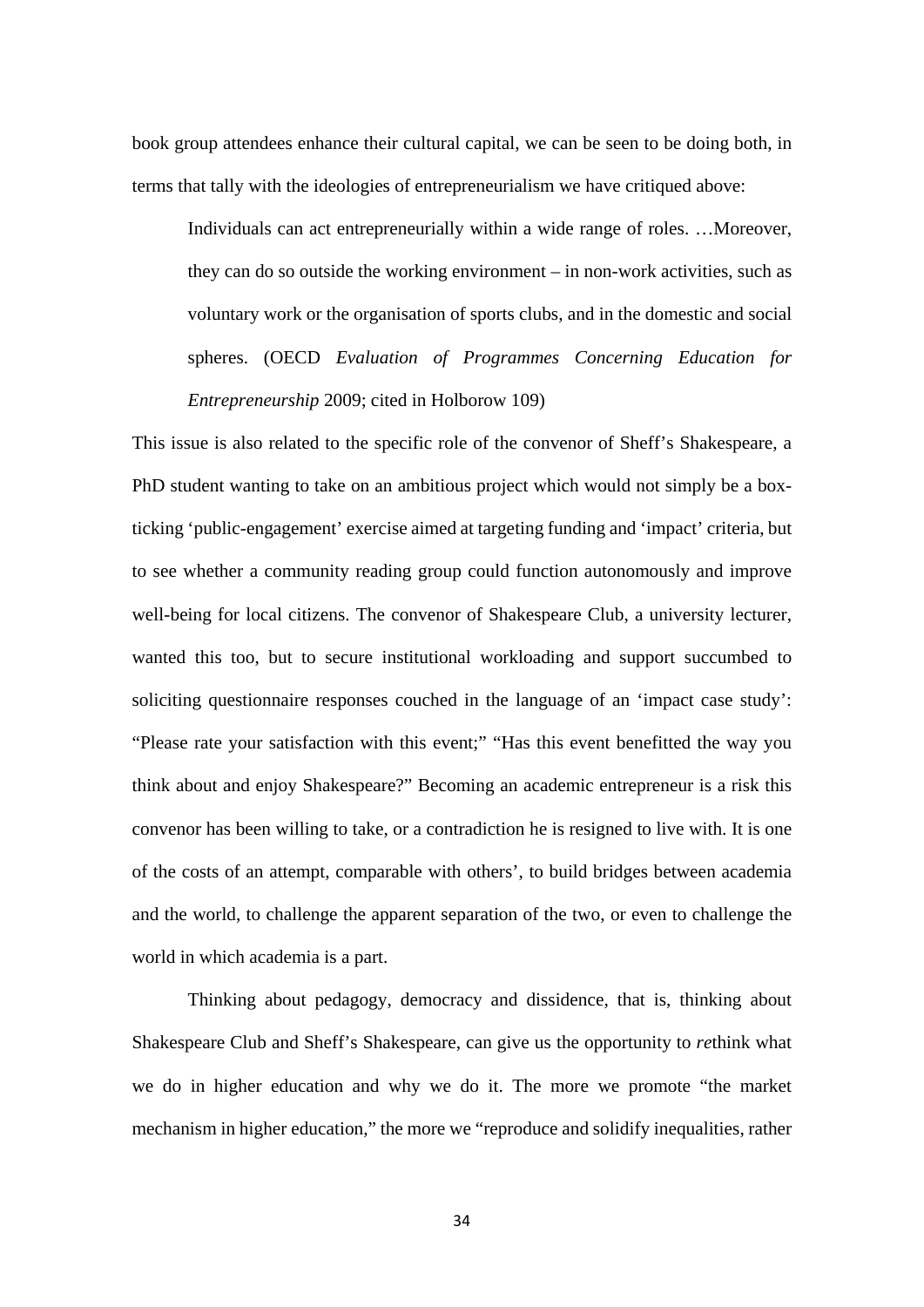than… dissolve them" (Holmwood "The Idea," 13). But the less 'pressure' and instrumentalism in an educational setting, the more 'democracy' and inclusivity, within or beyond the 'academy' is generated. Instead, we open up to each other and bring ourselves and our experiences into discussions, as nobody charged with facilitating learning is required or allowed to dominate. We already know – and Shakespeare's Lear realizes – how we can counter the problems associated with the concentration of the power of capital (financial, cultural or otherwise) by and for the benefit of the many not the few, and a similar solution can help us work out how to transform education:

So distribution should undo excess

And each man have enough. (*King Lear*, 4.1.72-73)

It follows then that if we aspire for our universities to develop "a critical conscience and consciousness," these should "flourish" not only "inside the academy," but also be fed back "out into society" (Miller and Sabapathy 50). This can work both ways too, as we try to achieve an ideal of "teaching as public engagement," not only *with* the public, but with our *students*, who, we might remind ourselves, can be seen as "members of a public with their own interests and experiences" that can be "elaborated through pedagogical discourse" (Burawoy 34). In other words, students might be seen as people who seek to learn and develop, rather than just as a segment of society buying education from service suppliers, and this wider understanding thereby includes members of the public as well as those enrolled on formal courses. Creating these connections and breaking down dividing lines amongst learners means universities can manifest "significant public goods" through cultivating "debate and common resources of knowledge," for those both in and beyond the academy (Holmwood "Introduction," 9, 2). We may, in the words of *The Tempest*'s Alonso, "talk nothing" when we discourse on or with Shakespeare (or any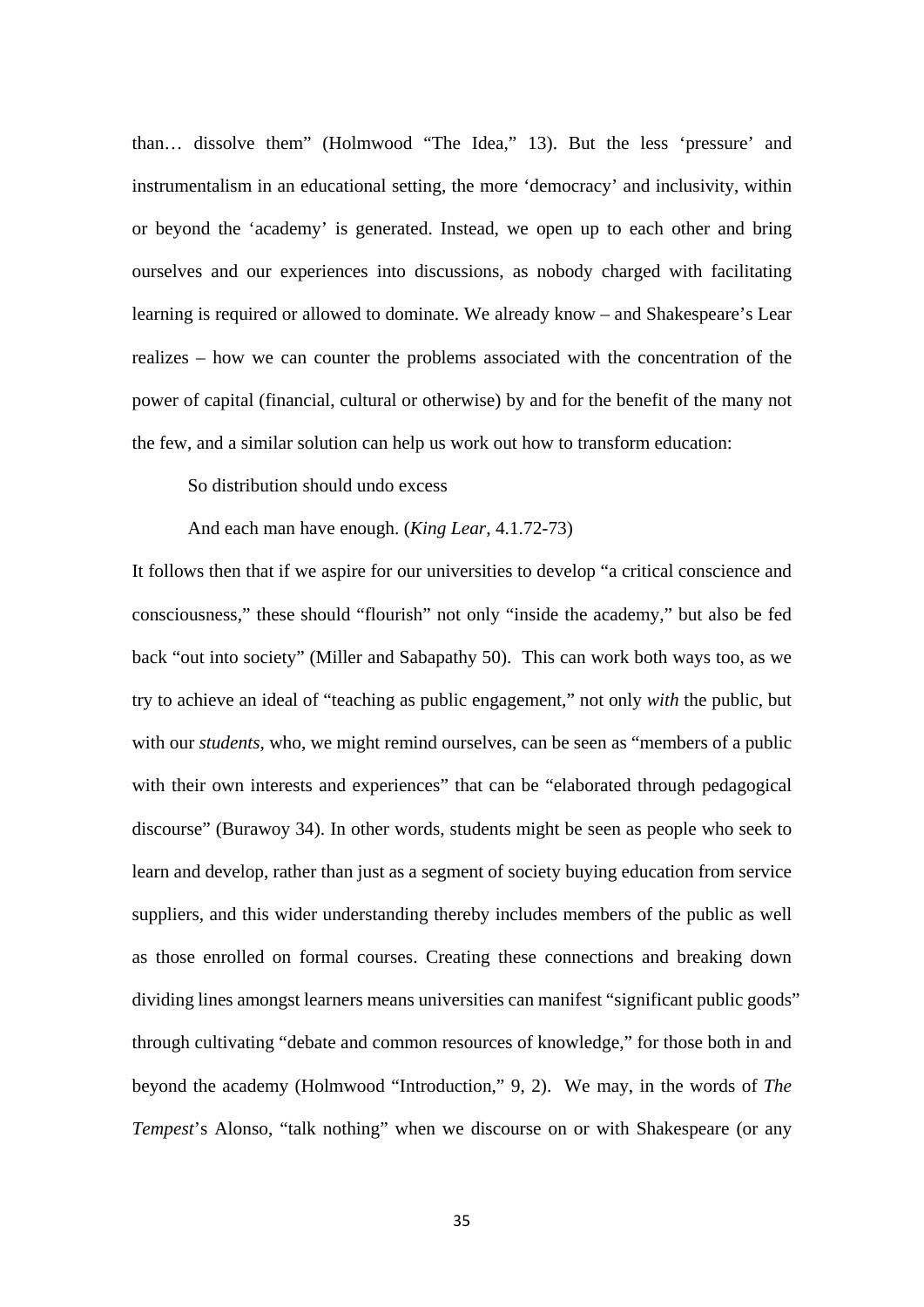other aspect of our cultural and political life), but in that "talk" we can, like Gonzalo, imagine and enact "contraries" (2.1.136-61), however flawed, fleeting or fragile. And contrary to what you may have been told, there is *always* an alternative.

# **Works Cited**

*This work would not have been possible with the gratefully received contributions (in sessions and through the questionnaires) of the groups' participants. Thanks are also due to Kay Easson, the Head Librarian at the 'Lit and Phil', and Monika Smialkowska.*

Albanese, Denise. *Extramural Shakespeare*. Basingstoke: Palgrave Macmillan, 2010. Berg, Temma. ""What do you know?"; Or, The Question of Reading in Groups and Academic Authority." *Literature Interpretation Theory* 19 (2008): 123-54.

Billington, Michael. "*King John* – review." 20 April 2012. *The Guardian*. 23 February

2016. <<http://www.theguardian.com/stage/2012/apr/20/king-john-review> >

Brook, Peter. "Preface." In Jan Kott, *Shakespeare Our Contemporary*. London: Methuen, 1965.

Brooks, Peter. "Introduction." *The Humanities and Public Life*, edited by Peter Brooks and Hilary Jewett. New York: Fordham UP, 2014. 1-14.

Burawoy, Michael. "Redefining the Public University: Global and National Contexts." *A Manifesto for the Public University*, edited by John Holmwood. London and New York: Bloomsbury, 2011. 27-41.

Collini, Stefan. *What Are Universities For?* London: Penguin, 2012.

Cusack, I. Personal blog. 5 October 2015. Accessed 1 March 2016. < [http://payaso-de](http://payaso-de-mierda.blogspot.co.uk/2015/10/octoberfest.html)[mierda.blogspot.co.uk/2015/10/octoberfest.html](http://payaso-de-mierda.blogspot.co.uk/2015/10/octoberfest.html) >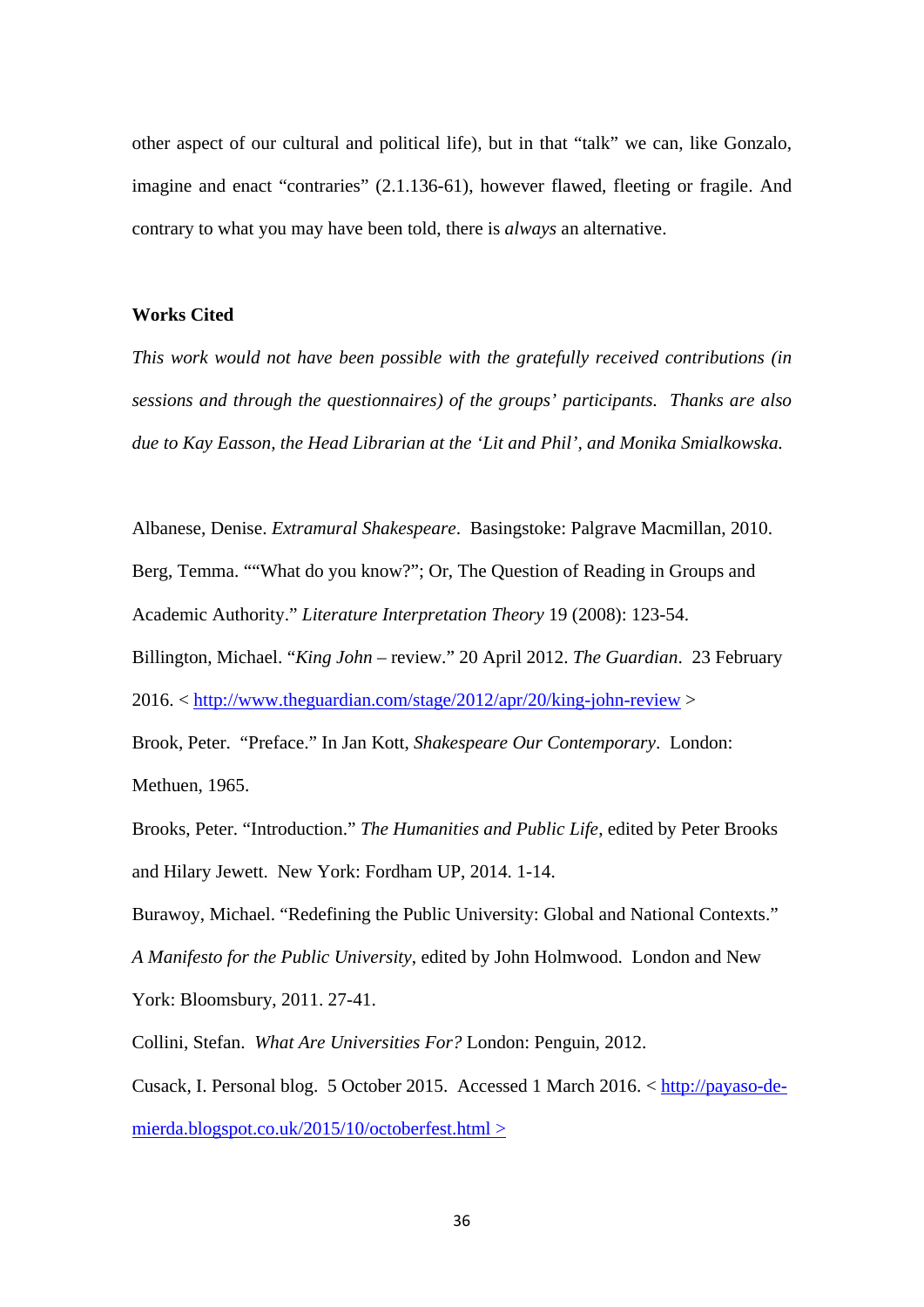Department for Business Innovation & Skills. *Fulfilling our Potential: Teaching Excellence, Social Mobility and Student Choice*. 2015. Accessed 10 March 2016. < [https://www.gov.uk/government/uploads/system/uploads/attachment\\_data/file/474266/](https://www.gov.uk/government/uploads/system/uploads/attachment_data/file/474266/BIS-15-623-fulfilling-our-potential-teaching-excellence-social-mobility-and-student-choice-accessible.pdf) [BIS-15-623-fulfilling-our-potential-teaching-excellence-social-mobility-and-student](https://www.gov.uk/government/uploads/system/uploads/attachment_data/file/474266/BIS-15-623-fulfilling-our-potential-teaching-excellence-social-mobility-and-student-choice-accessible.pdf)[choice-accessible.pdf](https://www.gov.uk/government/uploads/system/uploads/attachment_data/file/474266/BIS-15-623-fulfilling-our-potential-teaching-excellence-social-mobility-and-student-choice-accessible.pdf) >

Forsyth, V. L. ""Let reason serve to make the truth appear": How the Shakespeare Club of Mobile Studied Shakespeare from 1897 to 1918." *Shakespeare* 7: 2 (2011): 129-141. Freire, Paolo. *Pedagogy of the Oppressed*. Translated by Myra Bergman Ramos. Penguin: Harmondsworth, 1970.

Fuller, Danielle, DeNel Rehberg Sedo, and Claire Squires. "Marionettes and Puppeteers? The Relationship between Book Club Readers and Publishers." *Reading Communities: From Salons to Cyberspace*, edited by DeNel Rehberg Sedo. Palgrave: Basingstoke, 2011. 181-199.

Garber, Marjorie. "Money for Jam." *Shakespeare in Our Time: A Shakespeare Association of America Collection*, edited by Dympna Callaghan and Suzanne Gossett. London and New York: Bloomsbury, 2016. 48-52.

Garthwaite, C.L. "Demand Spillovers, Combative Advertising, and Celebrity Endorsements." *American Economic Journal* 6: 2 (2014): 76-104.

Gilbert, Miriam. "A Test of Character." *Teaching Shakespeare: Passing It On*, edited by G.B. Shand. Oxford: Blackwell, 2009. 91-104.

Hartley, Jenny. *Reading Groups: A Survey Conducted in Association With Sarah Turvey*. Oxford, New York: Oxford UP, 2001.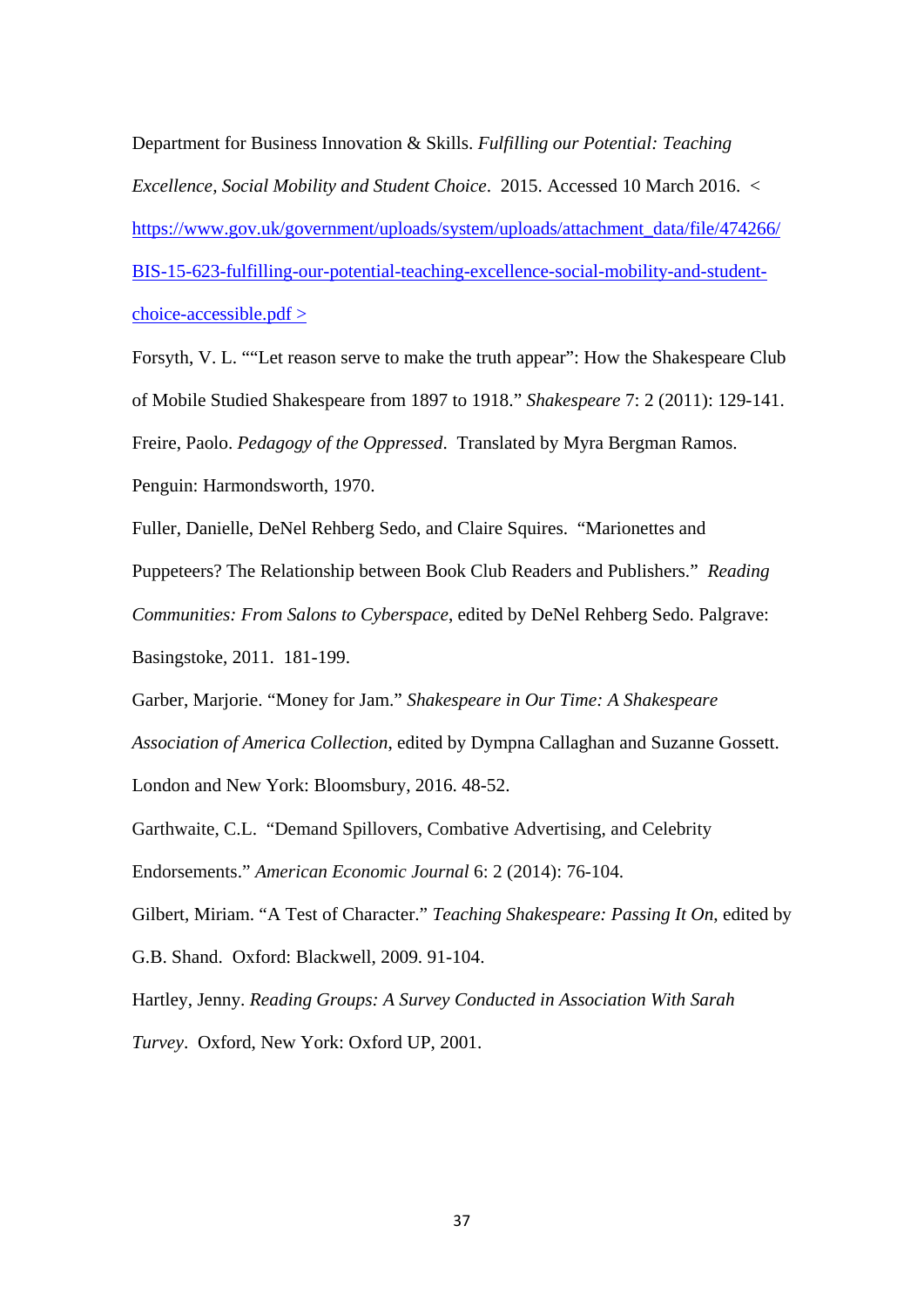Higher Education Funding Council for England (HEFCE). "Research is all about impact". 9 February 2017. 1 October 2018. <

<https://blog.hefce.ac.uk/2017/02/09/research-is-all-about-impact-2/> >

Holborow, Marnie. *Language and Neoliberalism*. Routledge: Abingdon and New York, 2015.

Holmwood, John. "Introduction." *A Manifesto for the Public University*, edited by John Holmwood. London and New York: Bloomsbury, 2011. 1-11.

Holmwood, John. "The Idea of a Public University." *A Manifesto for the Public* 

*University*, edited by John Holmwood. London and New York: Bloomsbury, 2011. 12- 26.

Howie, Linsey. "Speaking Subjects: Developing Identities in Women's Reading Communities." *Reading Communities: From Salons to Cyberspace*, edited by DeNel Rehberg Sedo. Palgrave: Basingstoke, 2011. 140-58.

Lauder, Hugh, and David Hughes, editors. *Trading in Futures: Why Markets in* 

*Education Don't Work*. Open University Press: Milton Keynes, 1999.

Lentricchia, Frank. *Criticism and Social Change*. Chicago and London: University of Chicago Press, 1985.

Massey, Doreen. "Vocabularies of the economy." *After Neoliberalism? The Kilburn Manifesto*, 4 (2013). 27 June 2016 <

[https://www.lwbooks.co.uk/sites/default/files/01\\_vocabularieseconomy.pdf](https://www.lwbooks.co.uk/sites/default/files/01_vocabularieseconomy.pdf) >

McKay, Stephen and Karen Rowlington. "The Religion of Inequality." *A Manifesto for the Public University*, edited by John Holmwood. London and New York: Bloomsbury, 2011. 90-111.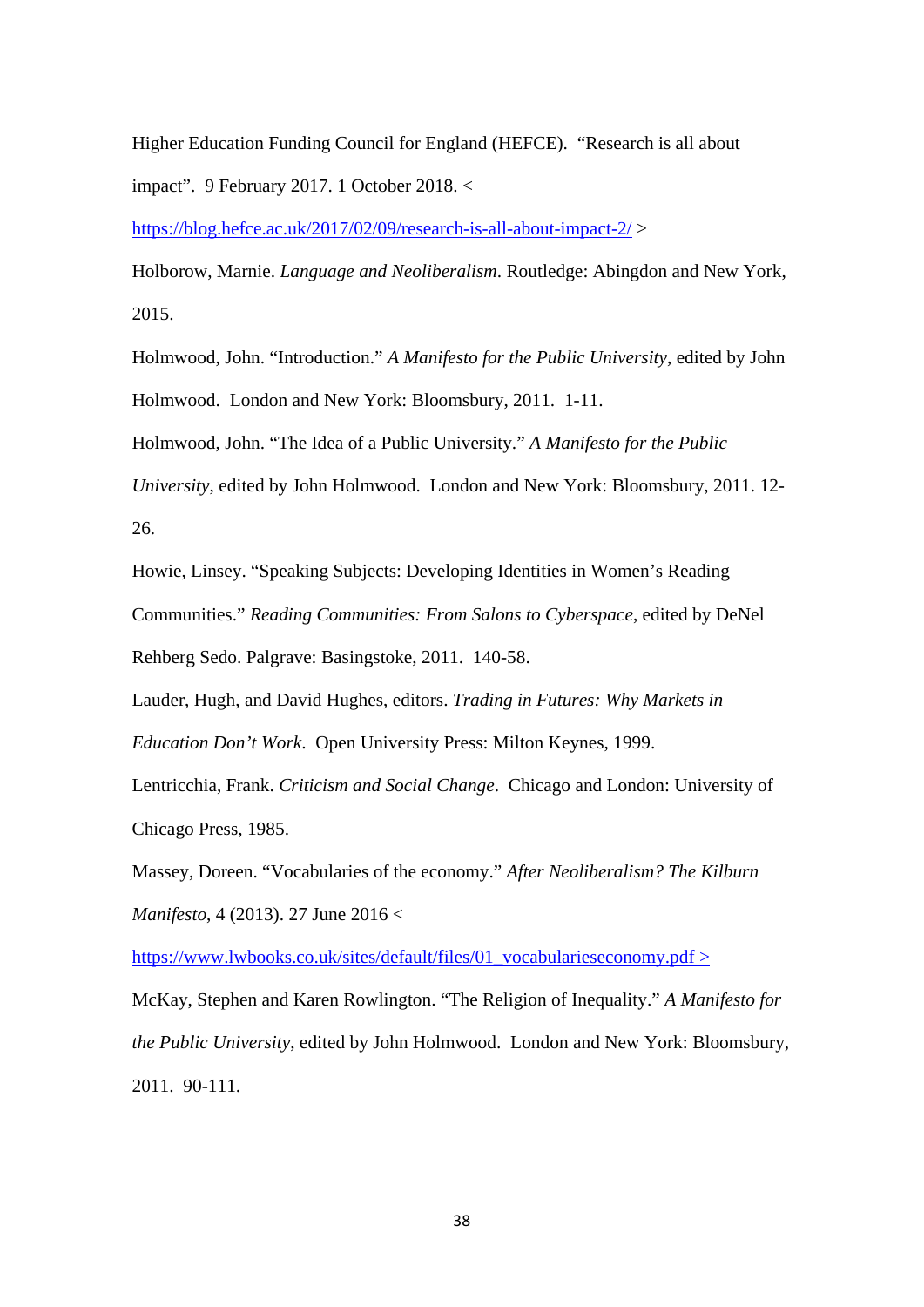McLuskie, Kate. "Dancing and Thinking: Teaching "Shakespeare" in the Twenty-First Century." *Teaching Shakespeare: Passing It On*, edited by G.B. Shand. Oxford: Blackwell, 2009. 123-141.

Miller, Nicole, and John Sabapathy. "Open Universities: A Vision for the Public University in the Twenty-first Century." *A Manifesto for the Public University*, edited by John Holmwood. London and New York: Bloomsbury, 2011. 42-55.

Morgan, John. "Students with consumer mindset 'get lower grades'." 16 February 2016. *Times Higher Education Supplement*. 1 March 2016. <

[https://www.timeshighereducation.com/news/students-consumer-mindset-get-lower](https://www.timeshighereducation.com/news/students-consumer-mindset-get-lower-grades)[grades>](https://www.timeshighereducation.com/news/students-consumer-mindset-get-lower-grades)

Morley, Paul. 2014. *The North (and almost everything in it)*. London: Bloomsbury. Murphy, Andrew. 2008. *Shakespeare for the People: Working-Class Readers, 1800- 1900*. Cambridge: Cambridge UP.

Olive, Sarah. *Shakespeare Valued: Education Policy and Pedagogy 1989-2009*. Bristol, Chicago: Intellect, 2015.

Poverty.org. 2010. [http://www.poverty.org.uk/summary/regional.shtml.](http://www.poverty.org.uk/summary/regional.shtml) Accessed 21 March 2019.

Rooney, Kathleen. *Reading with Oprah: The Book Club that Changed America*.

Fayetteville: University of Arkansas Press, 2005.

Russell, Dave. 2004. *Looking North: Northern England and the National Imagination*.

Manchester and New York: Manchester UP.

Scheil, Katherine. W. *She Hath Been Reading: Women and Shakespeare Clubs in America*. Ithaca and London: Cornell UP, 2012.